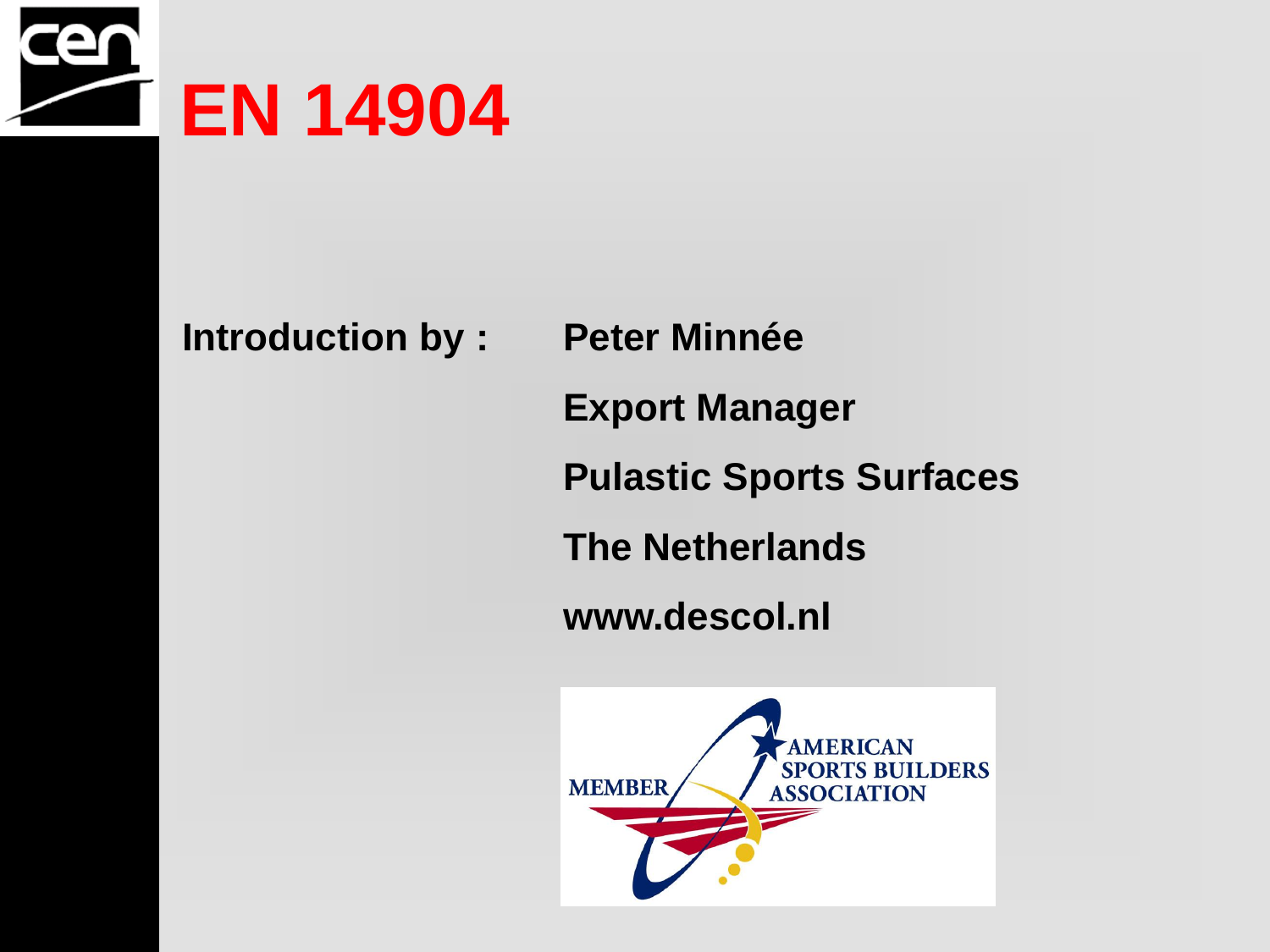



EUROPEAN COMMITTEE FOR STANDARDIZATION<br>COMITÉ EUROPÉEN DE NORMALISATION **EUROPÄISCHES KOMITEE FÜR NORMUNG**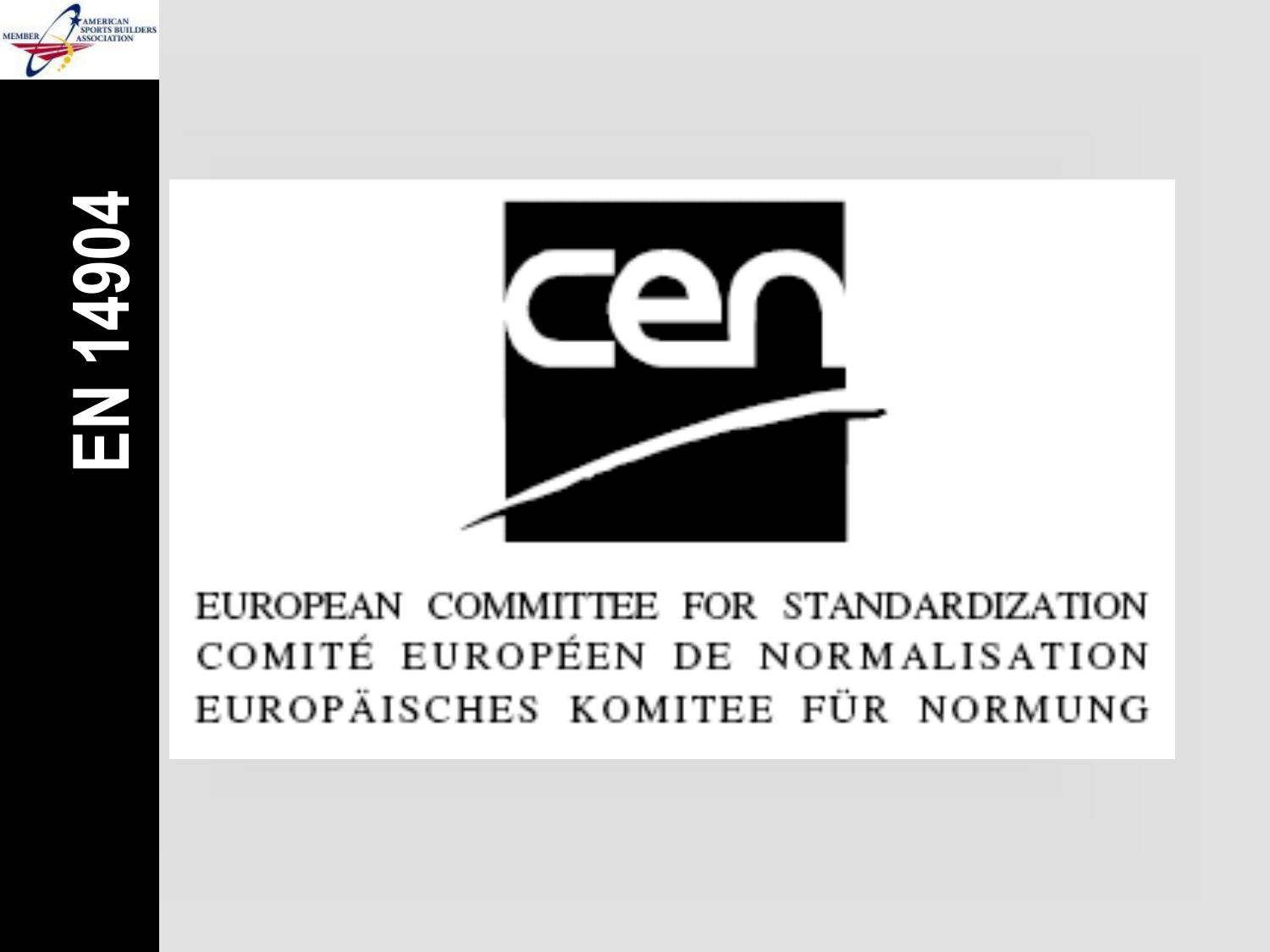

- **CEN General Assembly, Administrative Board and Technical Board responsable for all formalities and progress in execution of mandates**
- **Stand still in development of national standards once EU mandate is give to CEN**
- **Members obliged to follow EN standards once Published**
- **All EN standards are based on performance criteria**

**for the user versus product/system driven**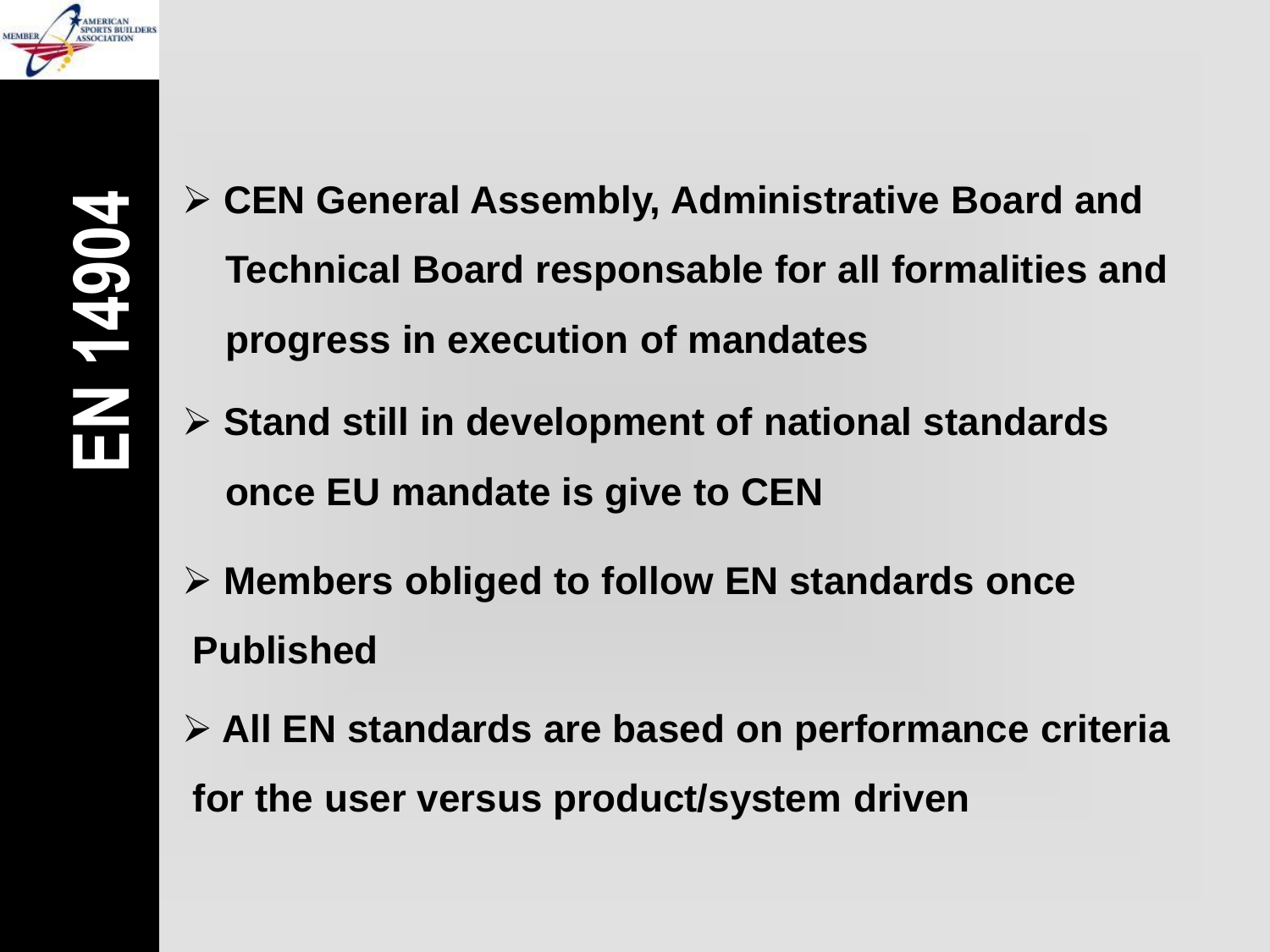

- **Publications endorsed by Technical Committees (Sports is TC 217)**
- **Publications written by Working Groups (Indoor Multipurpose is WG 2)**
- **Participants: national standardization bodies, institutes, industry**
- **EN standards are devided in two parts: 1 for safety according to the EU Construction Products Directive (CE Marking) and 1 for technical requirements**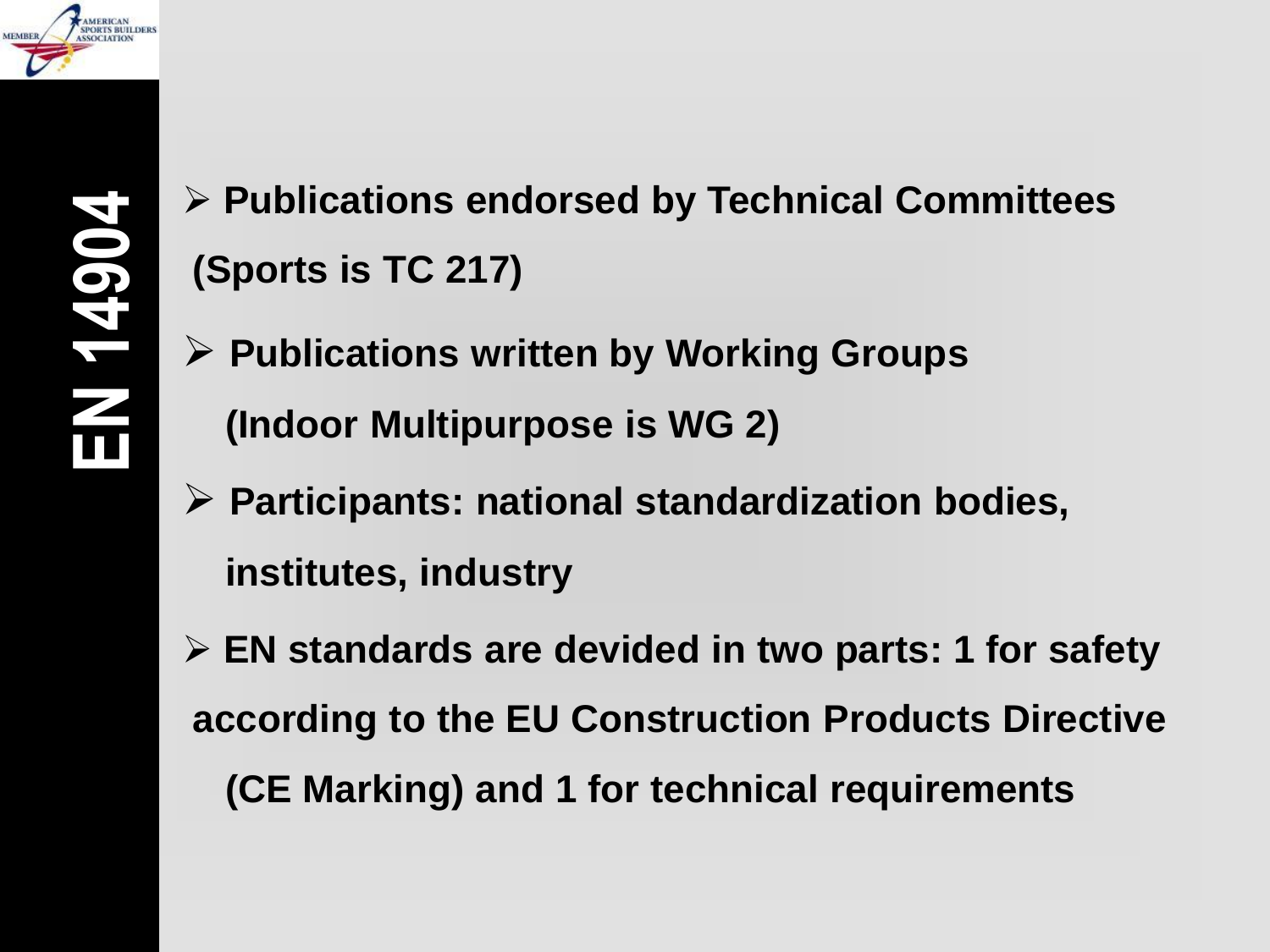

- **EN standards can comprise of mandatory and voluntary sub standards; EN xxxx or ENV xxxx**
- **Harmonised test methods are mandatory, performance standards can be a range so individual buyers (countries) can set their own desired performance level within the range**
- **EN standards typically contain some general environmental and safety requirements**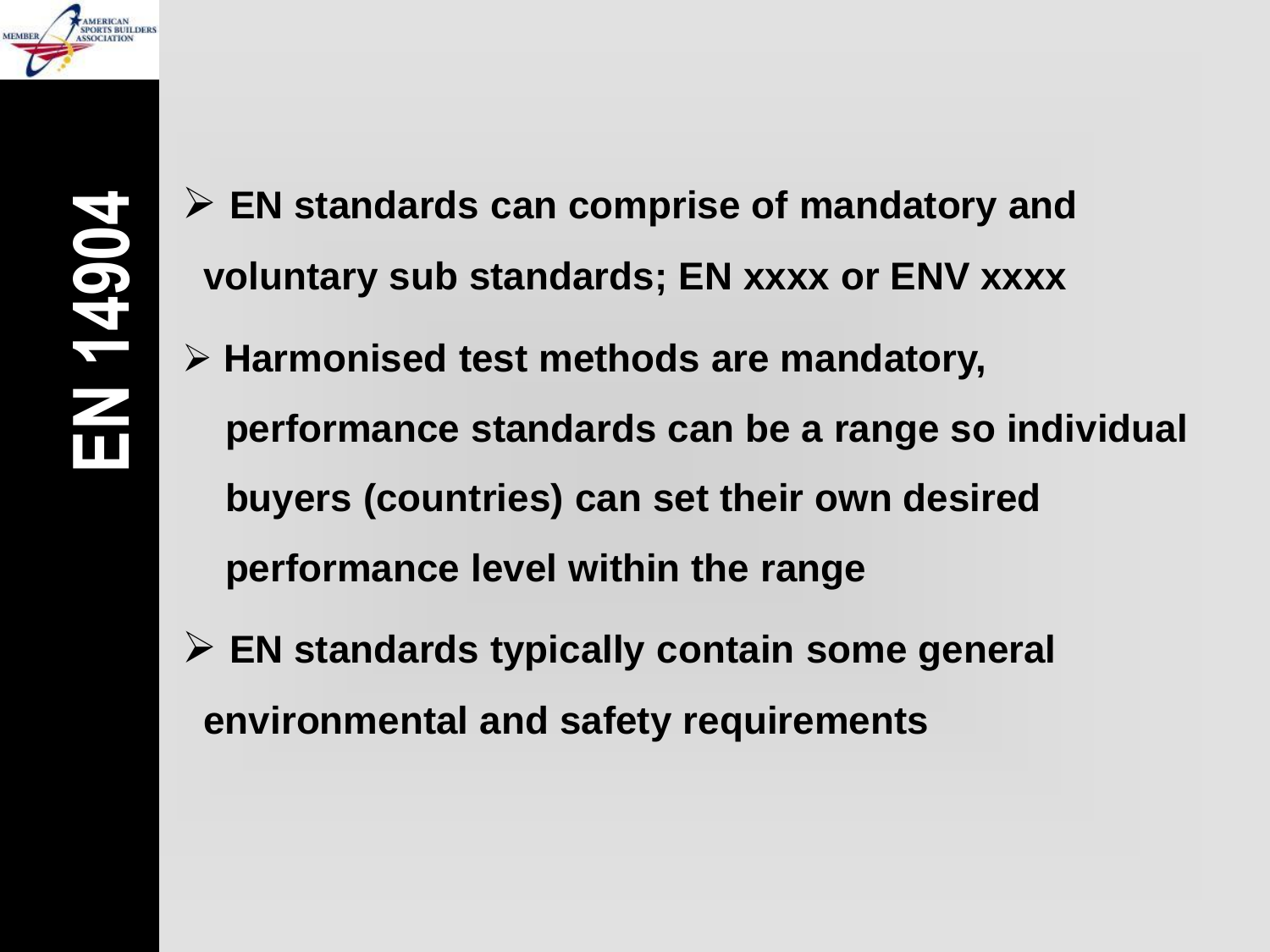

 **In order to be fully certified products need to fullfill requirements in initial laboratory type testing and fullfill continuous Factory Production Control requirements**

 **Products meeting the essential characteristics are allowed to use the CE marking:**

- **- Friction**
- **- Durability**
- **- Reaction to Fire**
- **Shock absorbency**
- **Release of dangerous substances**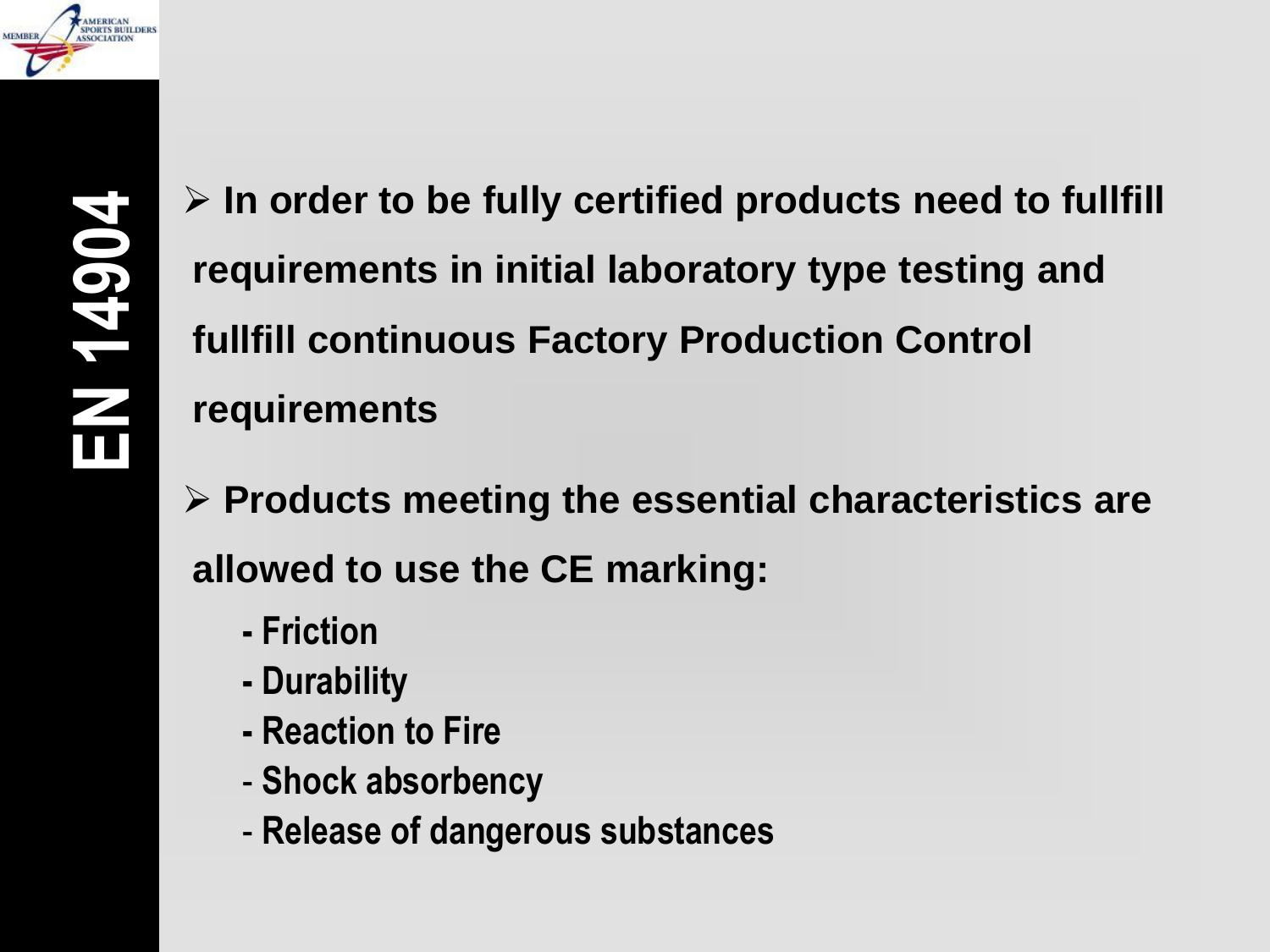

# **Norm content:**

- **- Definitions**
- **- Test Methods**
- **- Requirements**
- **- Certification Procedures**
- **- Informative Annexes**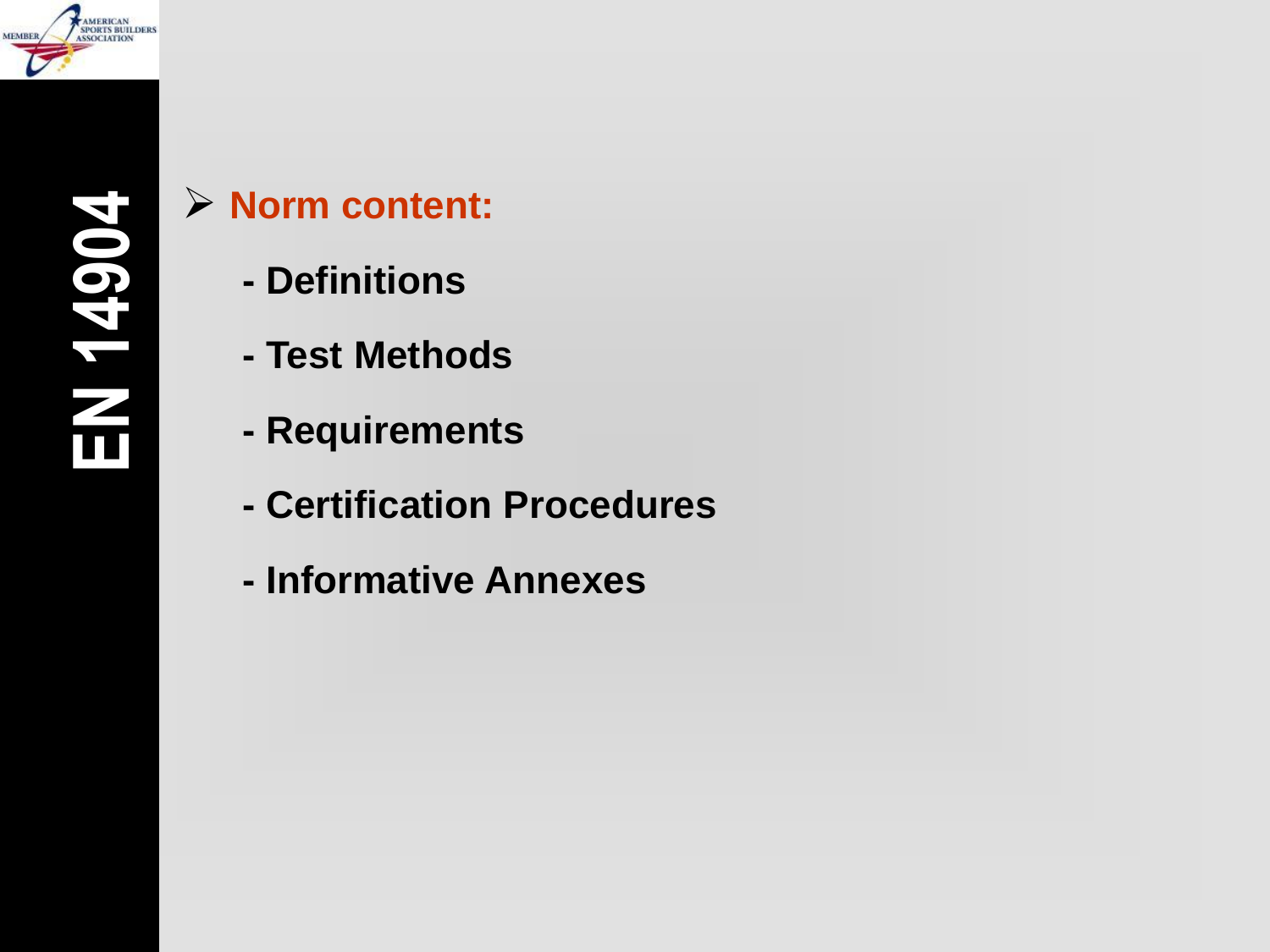

### **Definitions: Point-elastic floor**

**Applying a point force causes deflection only at or close to the point of application of the force**

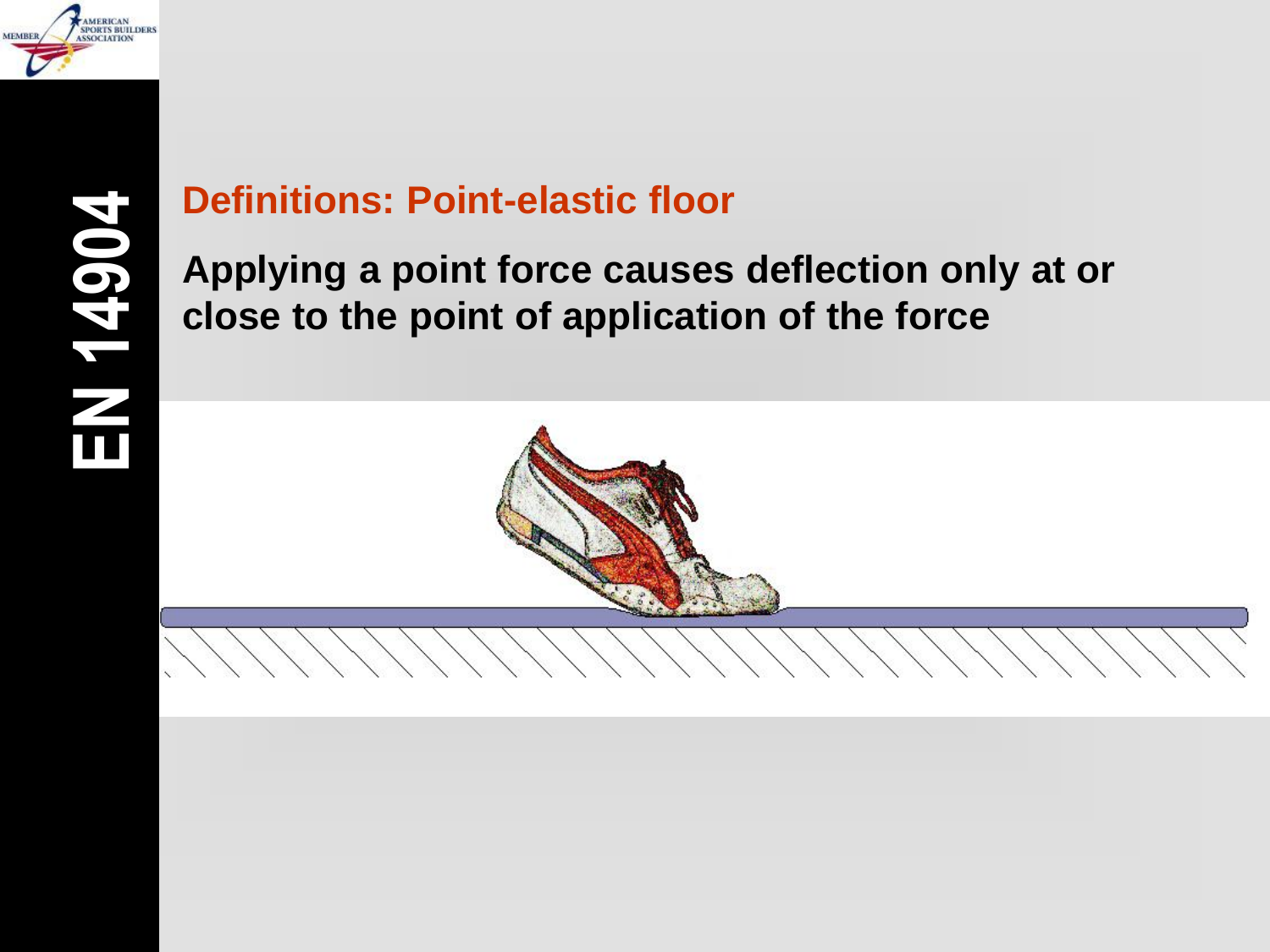

#### **Definitions: Area-elastic floor**

**Applying a point force causes deflection over a relatively large area around the point of application of the force**

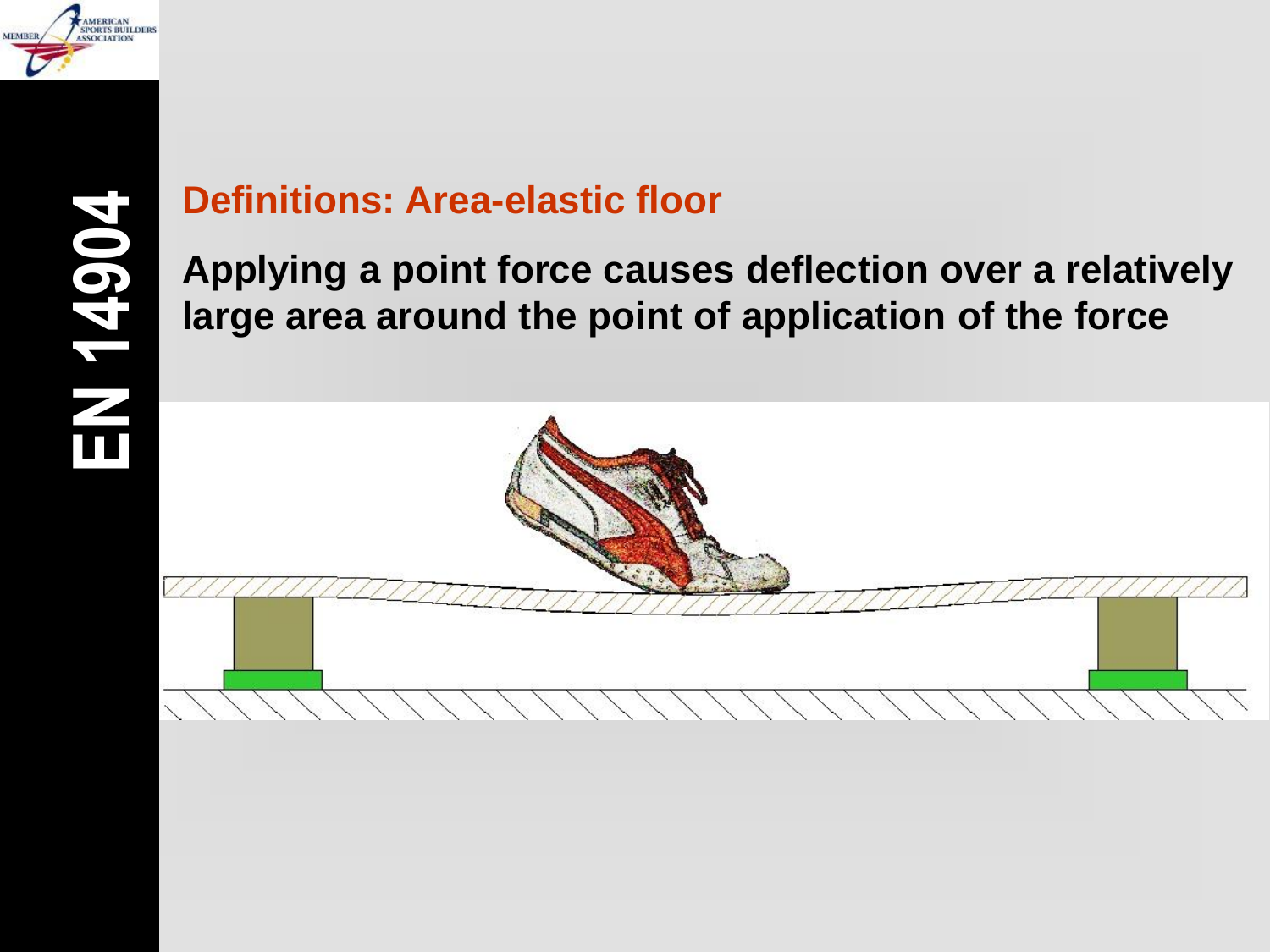

#### **Definitions: Combi-elastic floor**

**An area-elastic floor with a point-elastic top layer. Applying a point force causes both localised deflection and deflection over a wider area.**

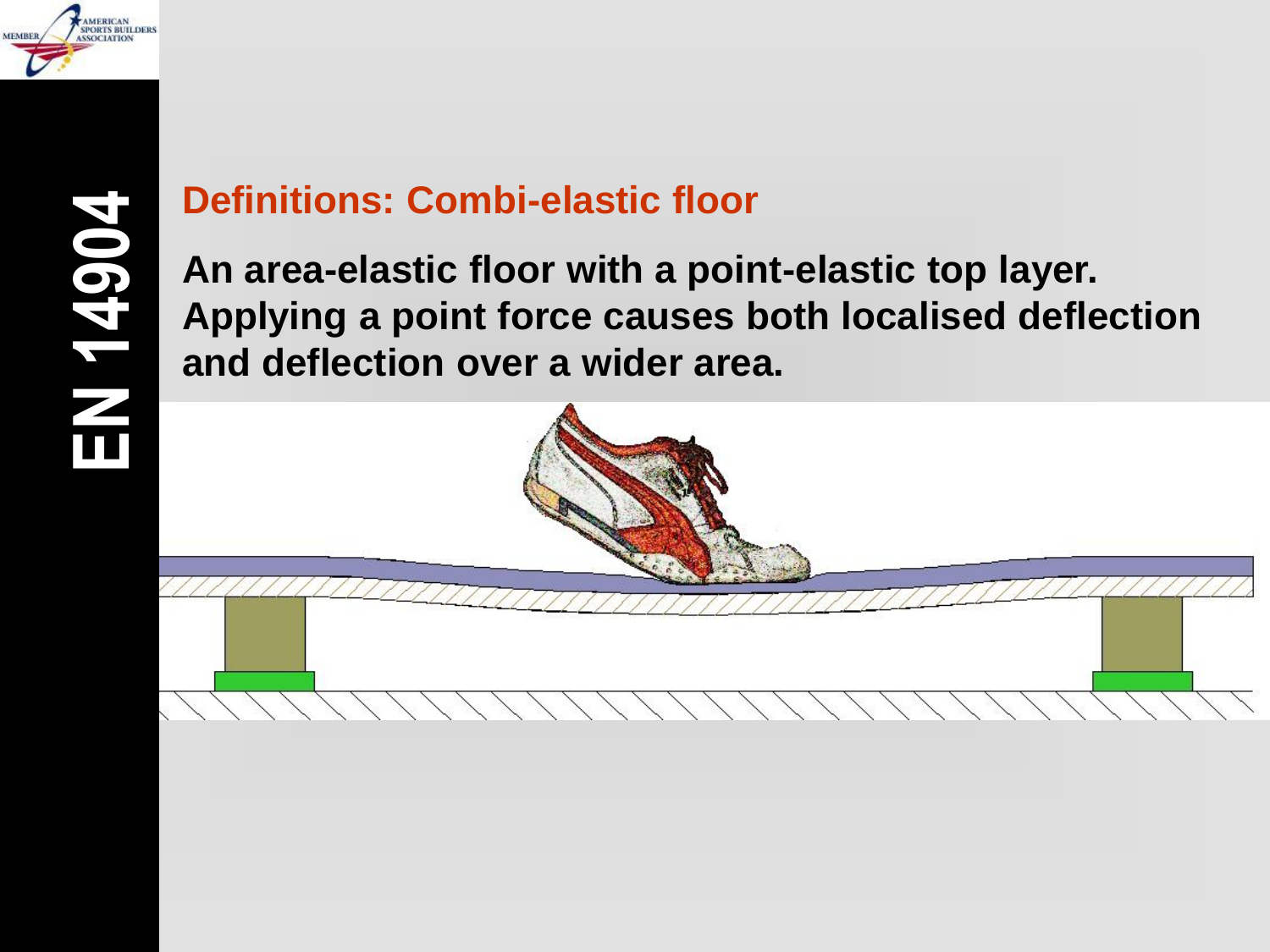

#### **Definitions: Mixed-elastic floor**

**A point-elastic floor with an area-stiffening component. The floor has deflection characteristics between those of an area-elastic floor and a point-elastic floor.**

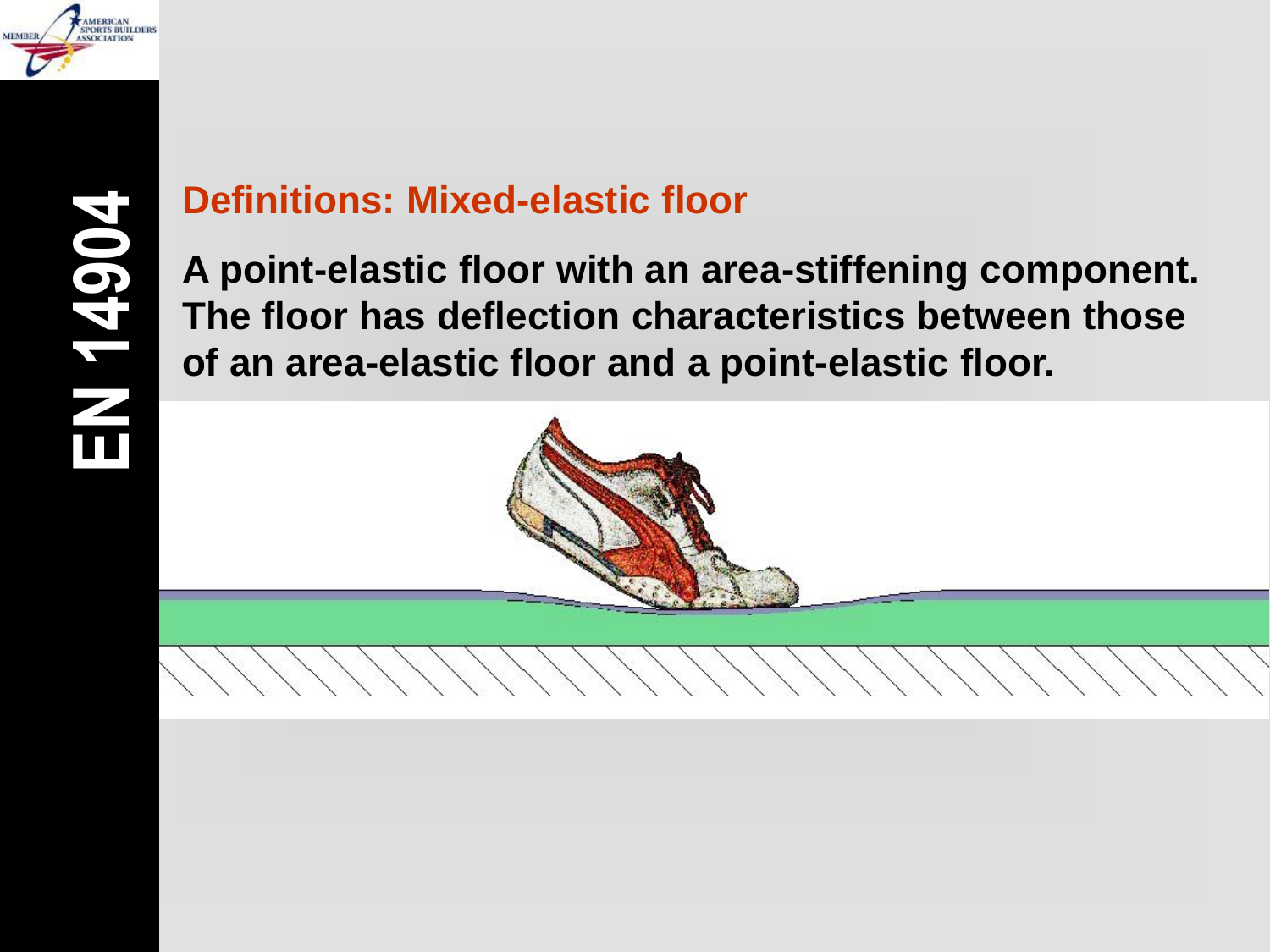

#### **Friction EN 13036-4**

- **- Skid resistance test using a CEN rubber**
- **- Pendulum Test Value**
- **- Value between 80 and 110**

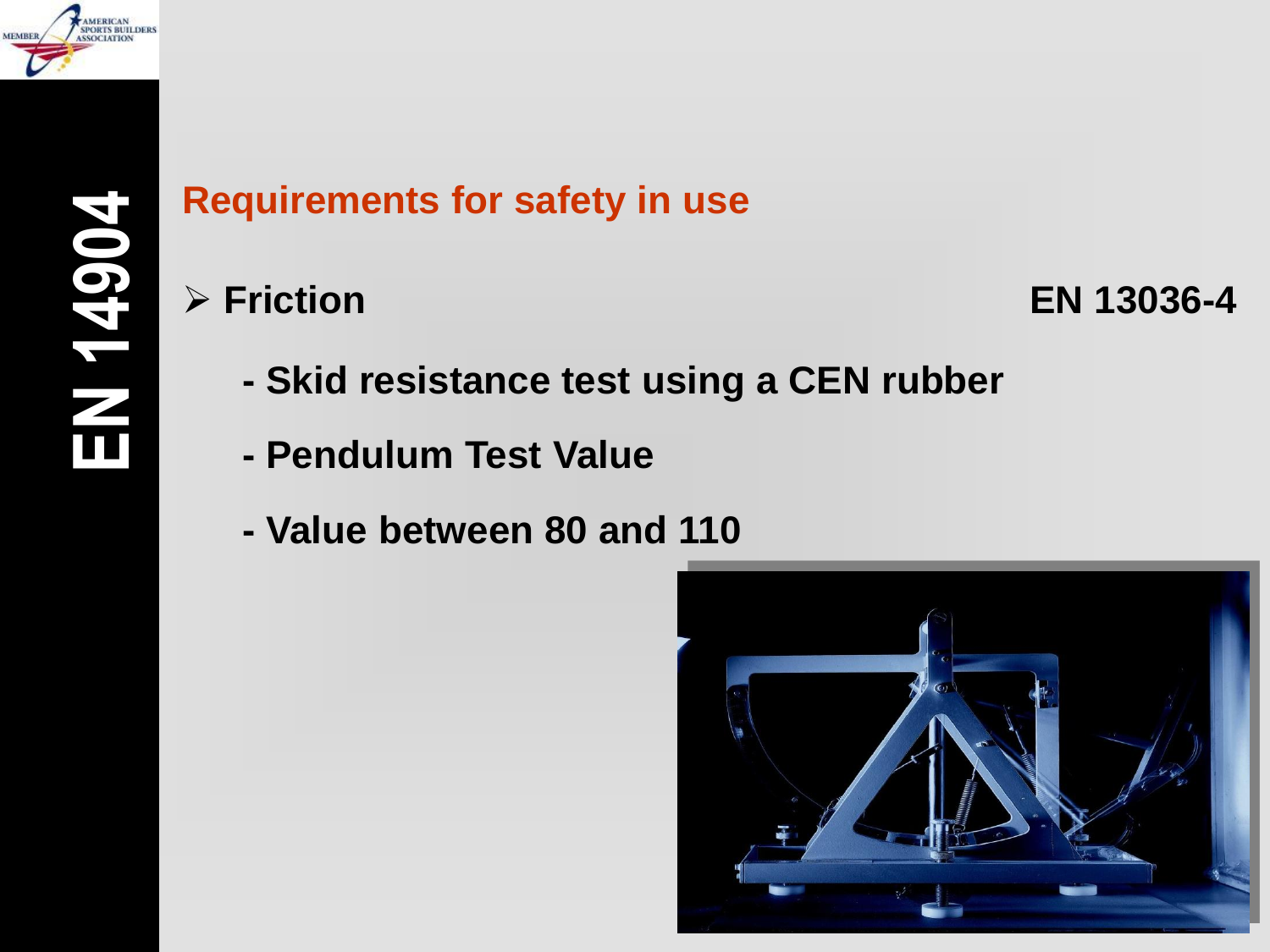

**Shock absorption EN 14808**

- **A minimum of four tests plus one test for every 500 m<sup>2</sup> (5,380 SFt) of floor area**
- **- Mass falling weight = 20 +/- 0,1 Kg (44.1 Pds)**
- **Force reduction between 25% and 75%**

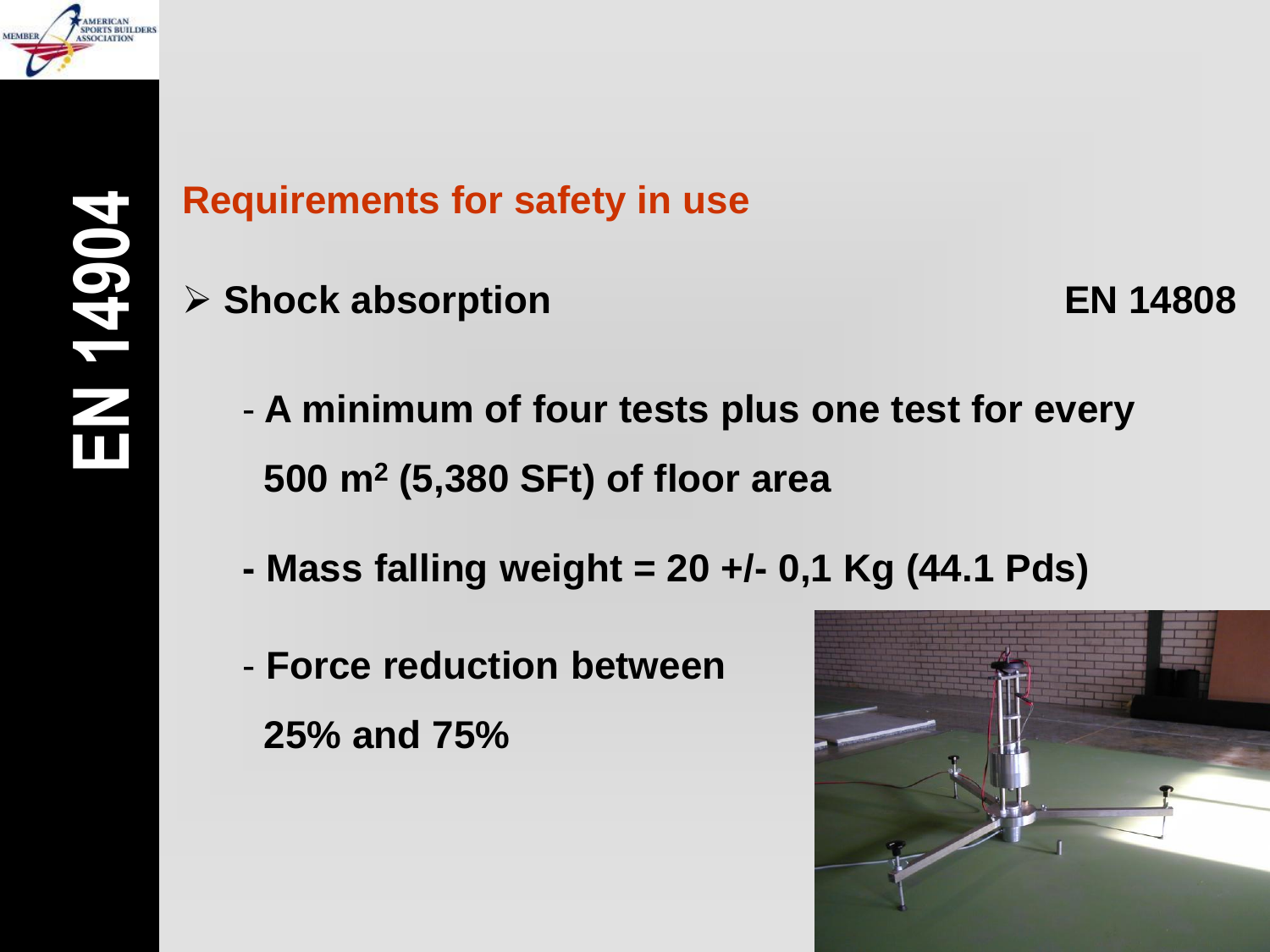

**Typical values of force reduction (%) Annex B** 

| <b>Type</b>      | <b>Point</b>   | <b>Mixed</b>   |                | <b>Area Combined</b> |
|------------------|----------------|----------------|----------------|----------------------|
|                  | $\geq$ 25 < 35 |                |                |                      |
| $\overline{2}$   | $\geq$ 35 <45  |                |                |                      |
| 3                | $\geq 45$      | $\geq$ 45 < 55 | $\geq 40 < 55$ | $\geq$ 45 < 55       |
| $\boldsymbol{A}$ |                | $\geq 55 < 75$ | $\geq 55 < 75$ | $\geq 55 < 75$       |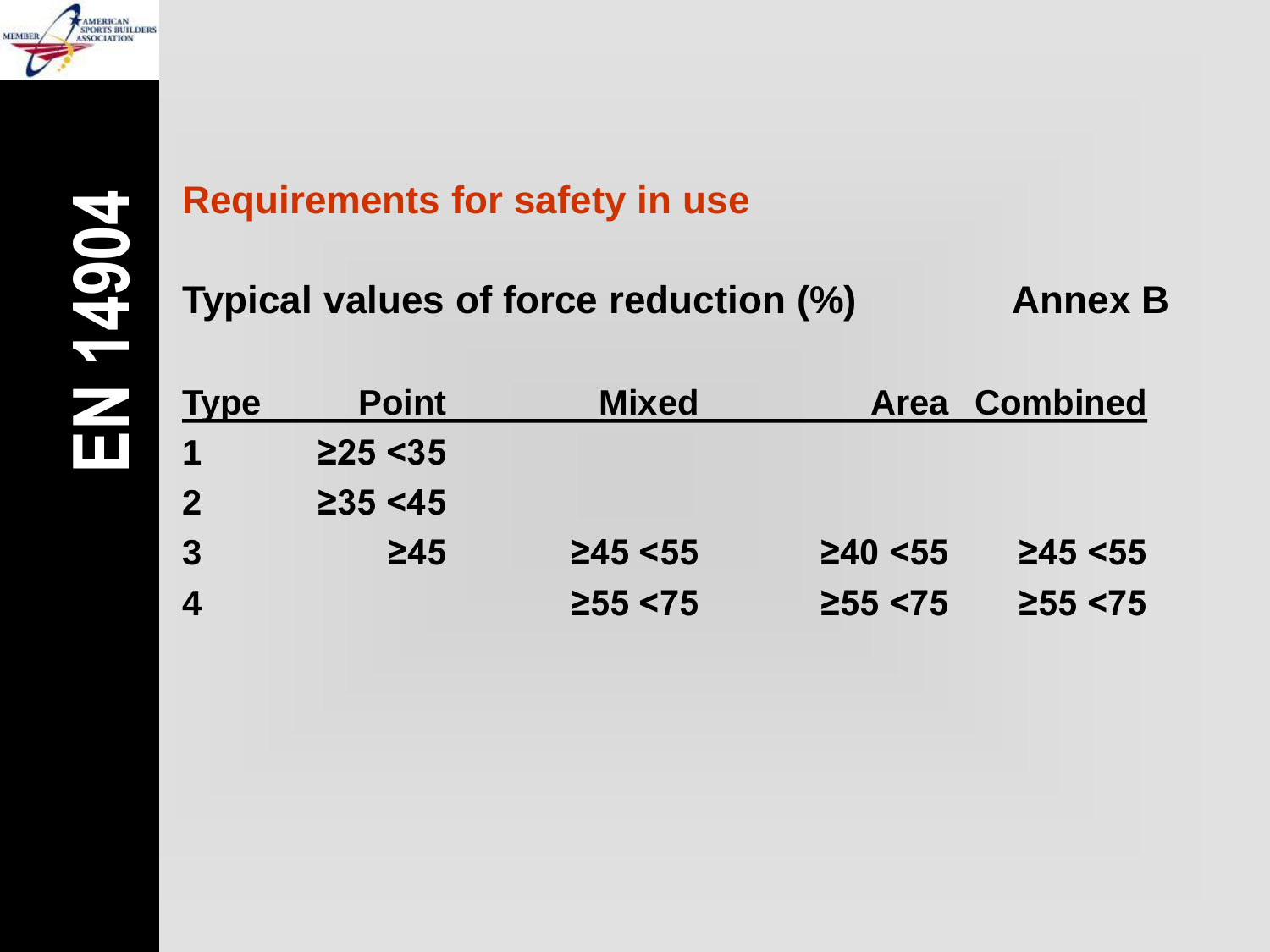

- **Vertical deformation EN 14809**
	- **- shall not exceed 5,0 mm**
	- **- Artificial athlete**
	- **- Mass falling weight = 20 +/ - 0,1 kg.**

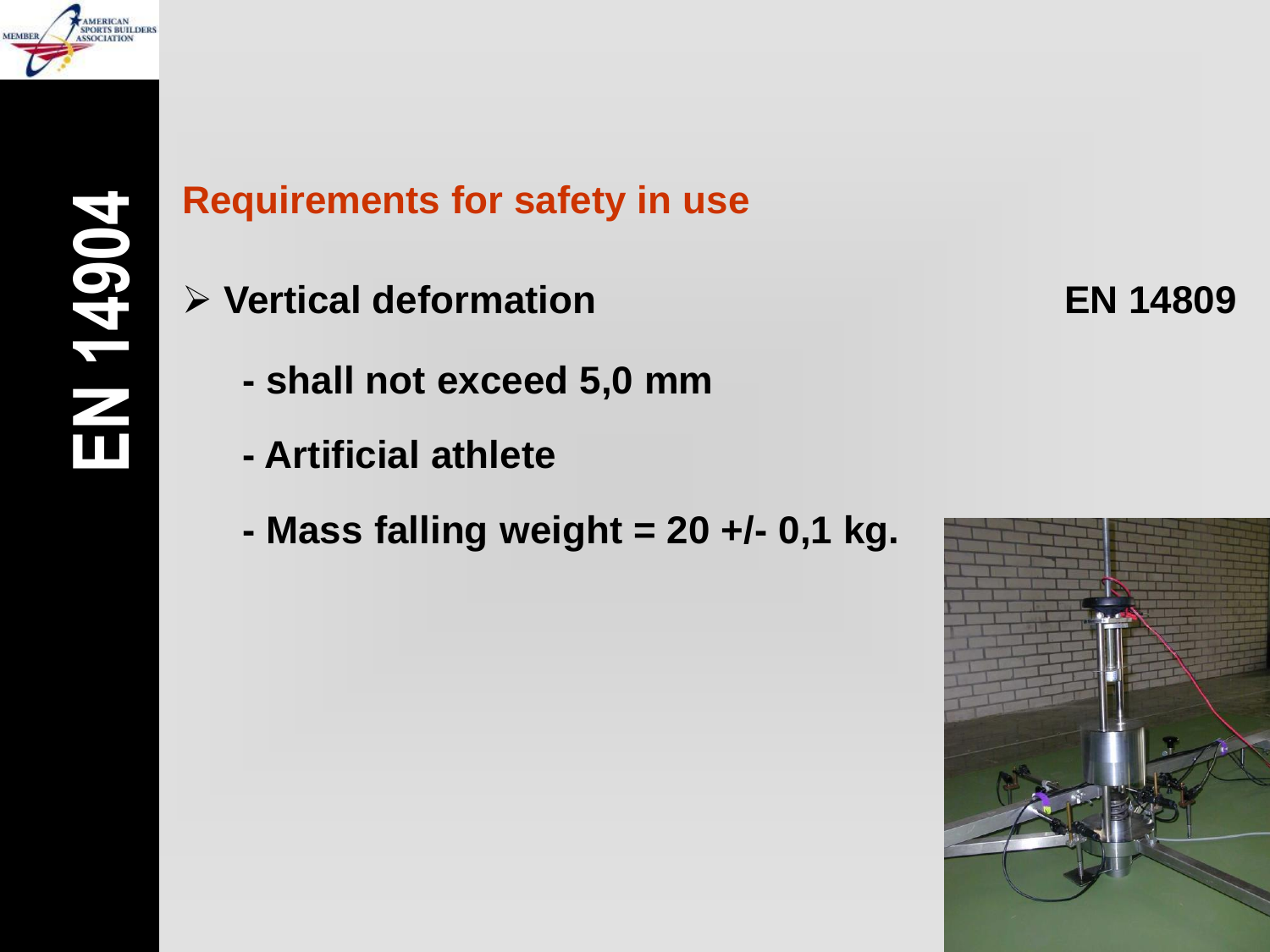

**Typical values of vertical deformation (mm) Annex B**

| <u>Type</u>    | <b>Point</b> | <b>Mixed</b> | <b>Area</b>           | <b>Combined</b>                        |
|----------------|--------------|--------------|-----------------------|----------------------------------------|
| 1              | $\leq 2,0$   |              |                       |                                        |
| $\overline{2}$ | $\leq 3,0$   |              |                       |                                        |
| $\overline{3}$ | $\leq 3, 5$  | $\leq 3, 5$  | $\geq 1, 8 \leq 3, 5$ | ≥1,8 < 5,0                             |
|                |              |              |                       | VD <sub>p</sub> ≥0,5 <2,0 <sup>a</sup> |
| 4              |              | $\leq 3, 5$  | $\geq$ 2,3 <5,0       | $\geq$ 2,3 <5,0                        |
|                |              |              |                       | VD <sub>p</sub> ≥0,5 <2,0 <sup>a</sup> |

*VD<sup>p</sup> is the vertical deformation of the point-elastic component.*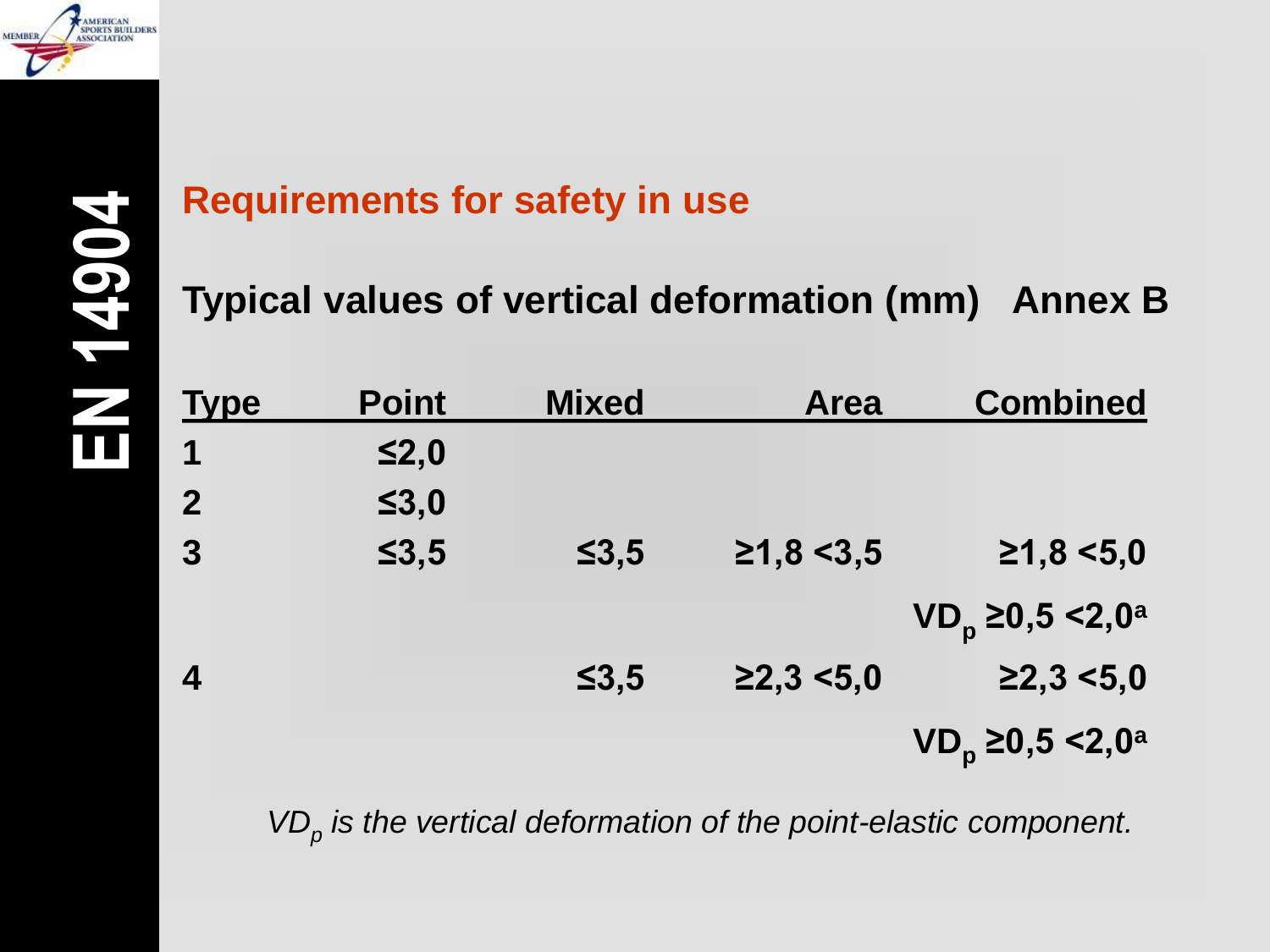

### **Technical Requirements**

- **- User Performance Requirements**
- **- Durability Requirements**
- **- General Construction Requirements**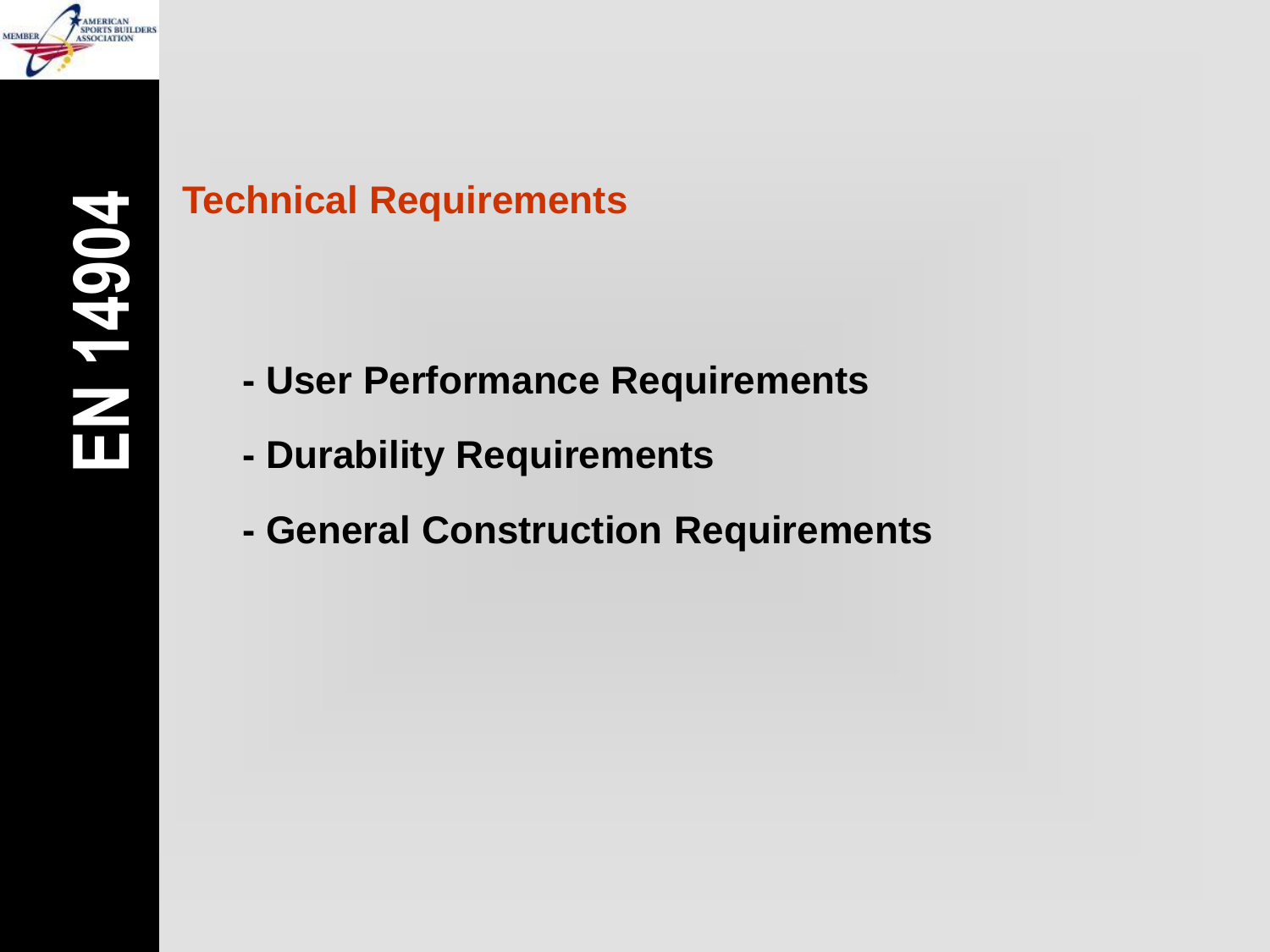

- **Vertical ball behaviour**
- **Specular reflectance**
- **Specular gloss**
- **Degree of evenness**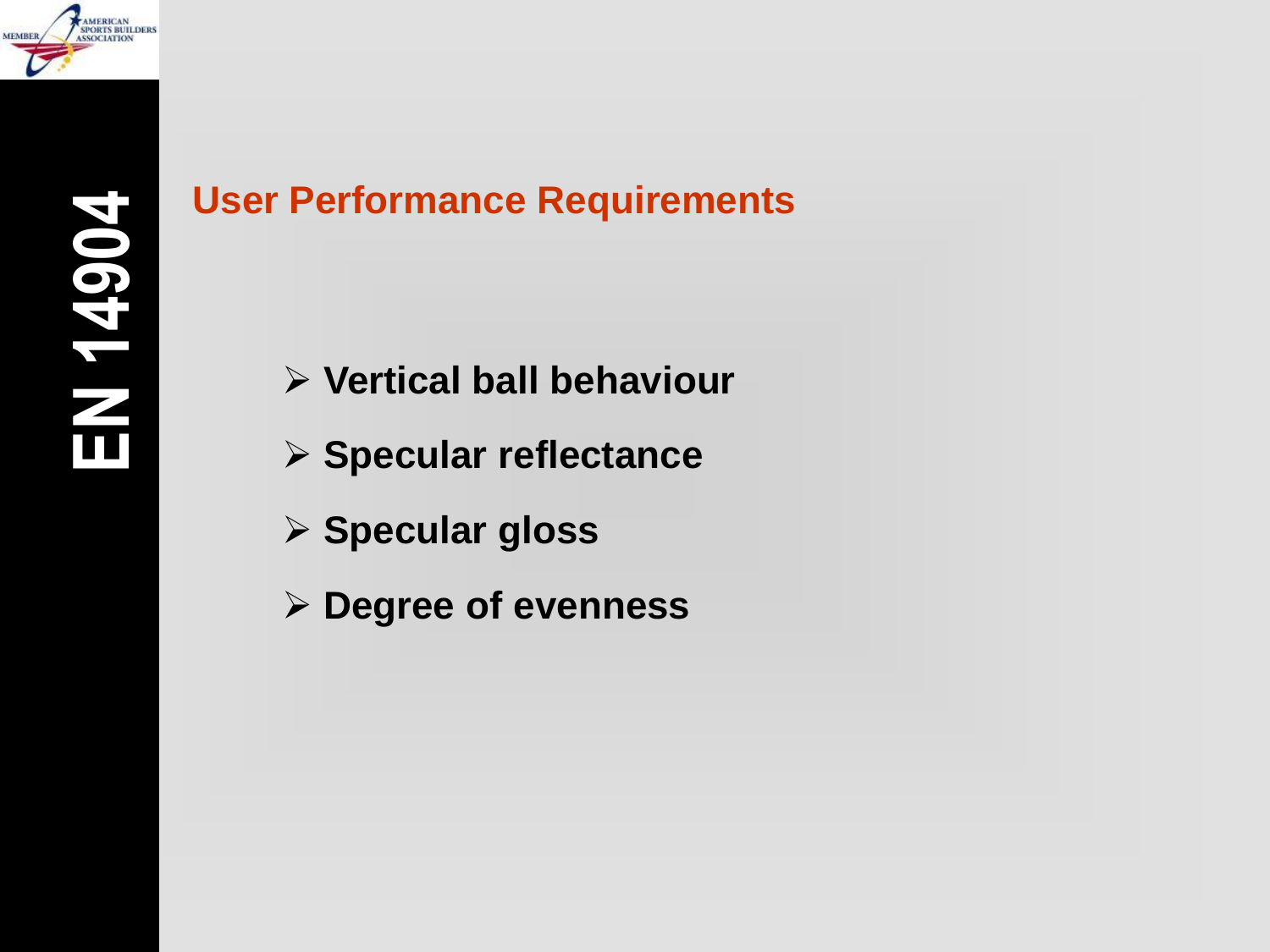

**Vertical ball behaviour EN 12235**

- **- using a standard basketball**
- **- dropheight 1,80 m**
- **- the relative rebound height should be ≥ 90% of the rebound height on concrete**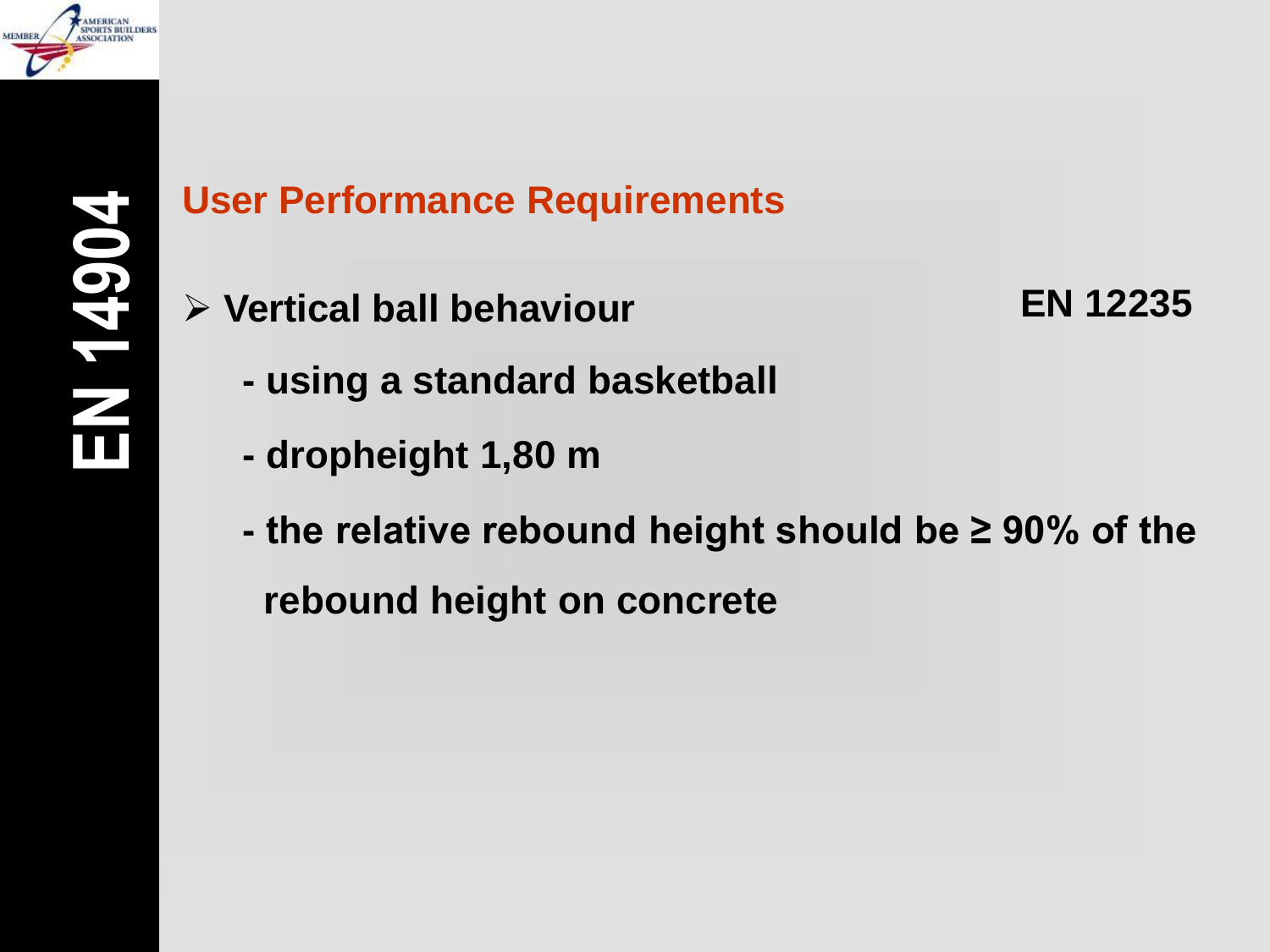

**Specular reflectance EN 13745**

- **- using an angle of 85°**
- **- mean value obtained shall be reported**
- 
- **Specular gloss EN ISO 2813**
	- **- an angle of incidence of 85°**
	- **specular gloss shall be ≤ 30 for matt surfaces and**
		- **≤ 45 for lacquered surfaces.**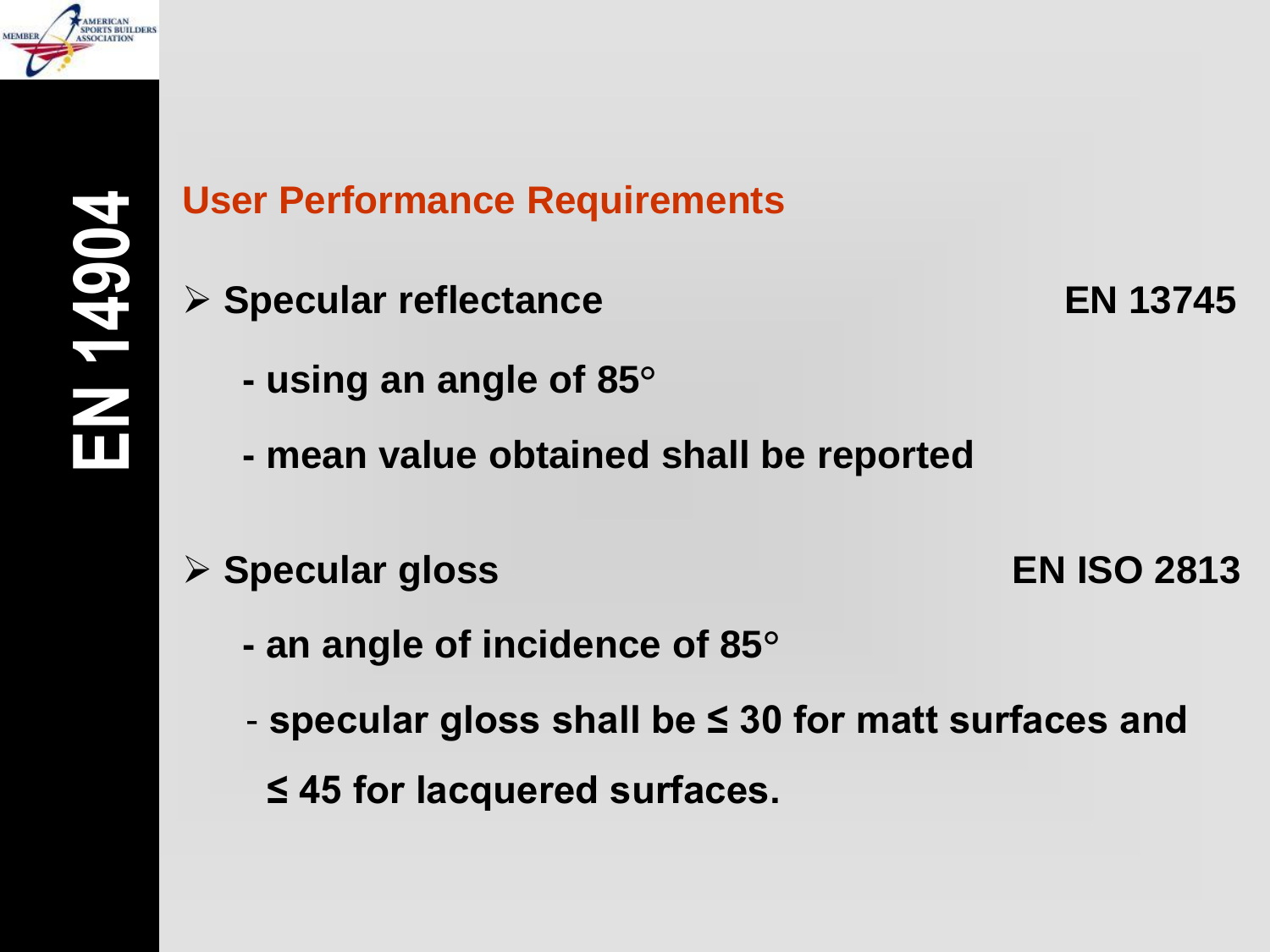

**Degree of evenness EN 13036-7**

- **- measured on site**
- **the greatest distance between the straight edge and the sports surface shall not exceed 2 mm over a measuring distance of 0,3 m and shall not exceed 6 mm over a measuring distance of 3 m.**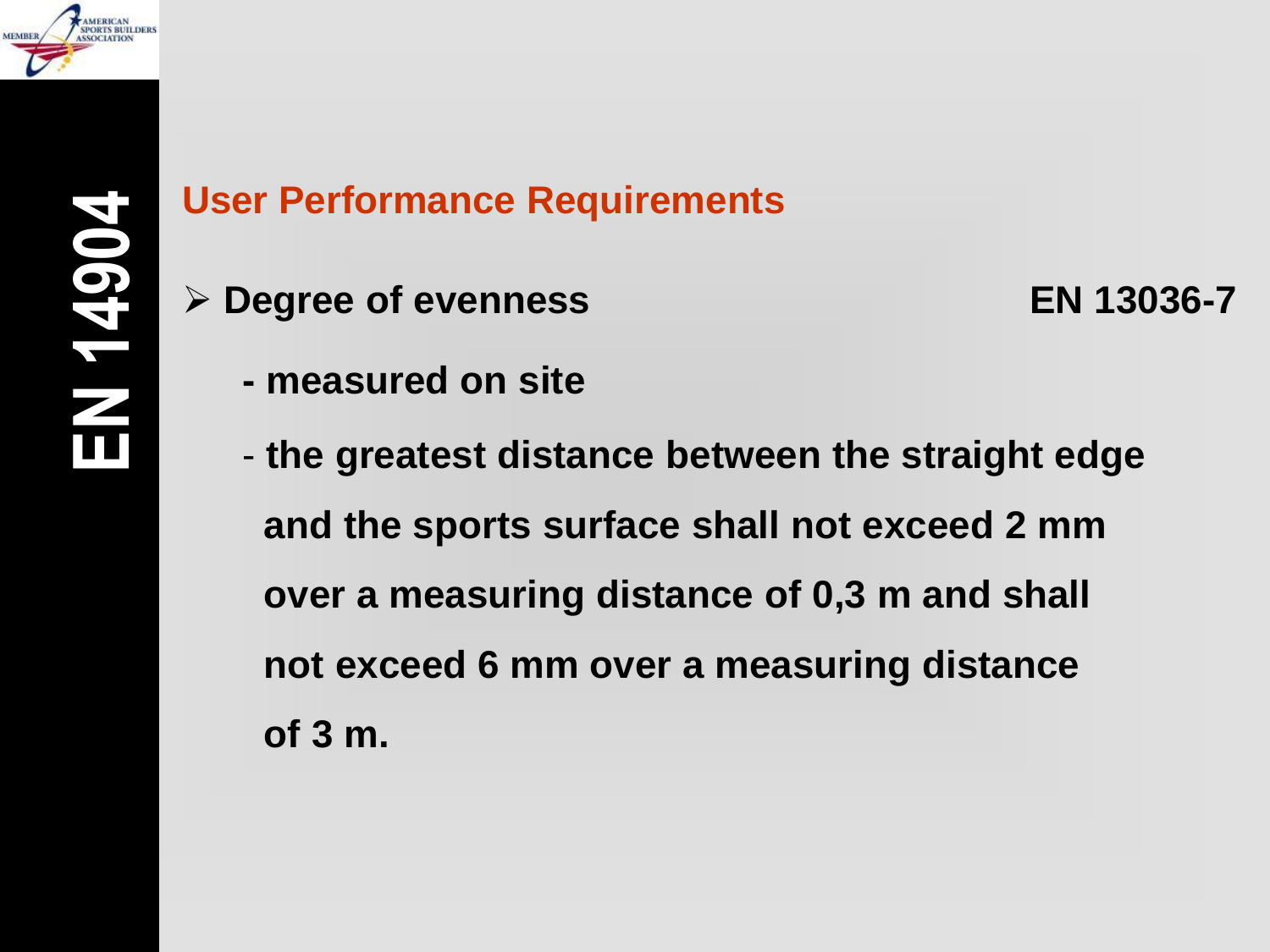

- **Resistance to a rolling load**
- **Resistance to wear**
- **Resistance to indentation**
- **Resistance to impact**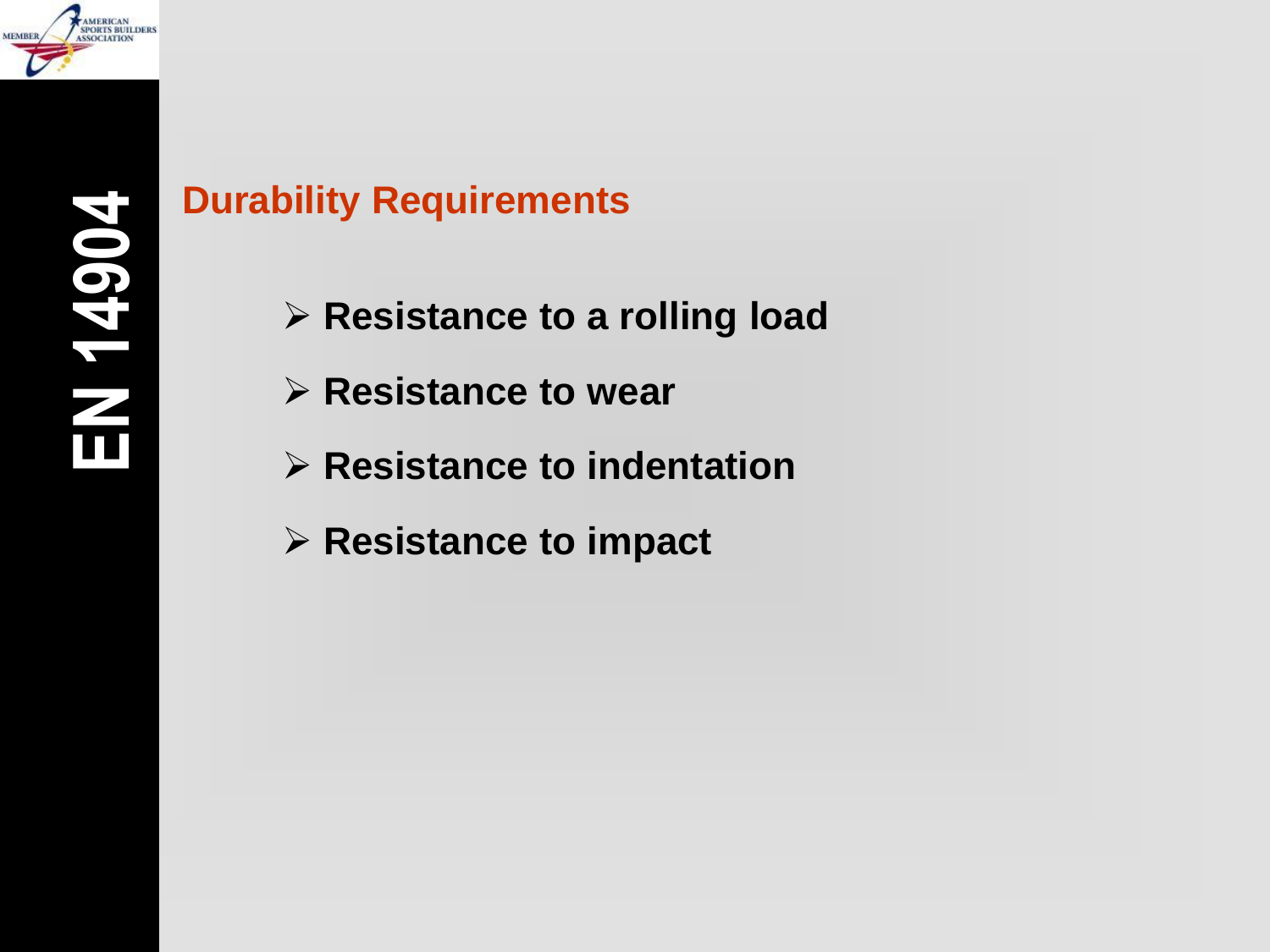

- **Resistance to a rolling load EN 1569**
- - **- the minimum resistance shall be 1,500 N (337 Pds)**
	- **maximum indentation: 0,5 mm under a 300 mm (1 Ft) straight edge**
	- **recovery time between 15 min and 20 min**

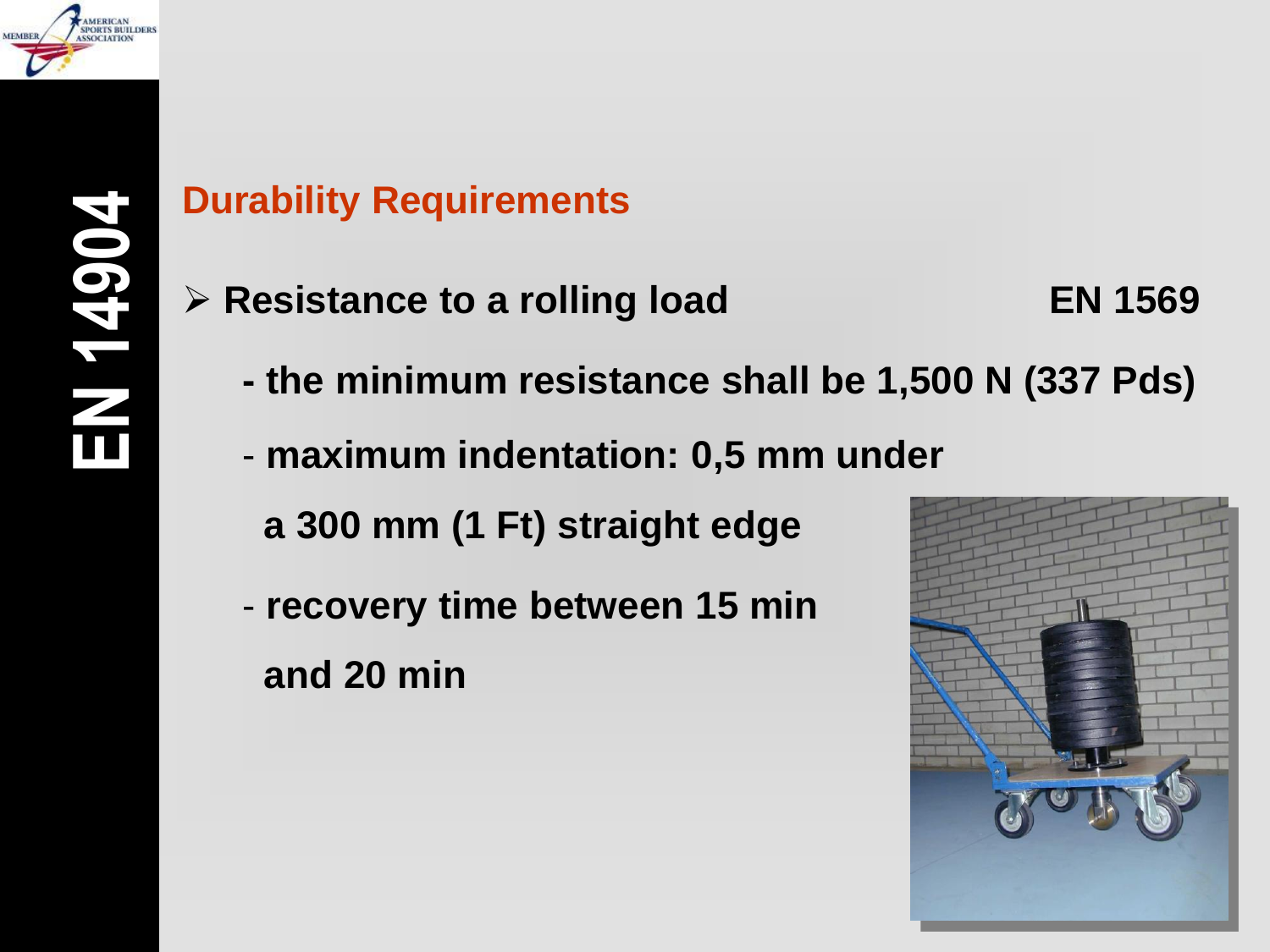

**Resistance to wear EN ISO 5470-1**

- **Taber test**
- **using H18 wheels with a 1 Kg (2,2 Pds) load**
- **maximum loss per 1,000 cycles is 1,000 mg**

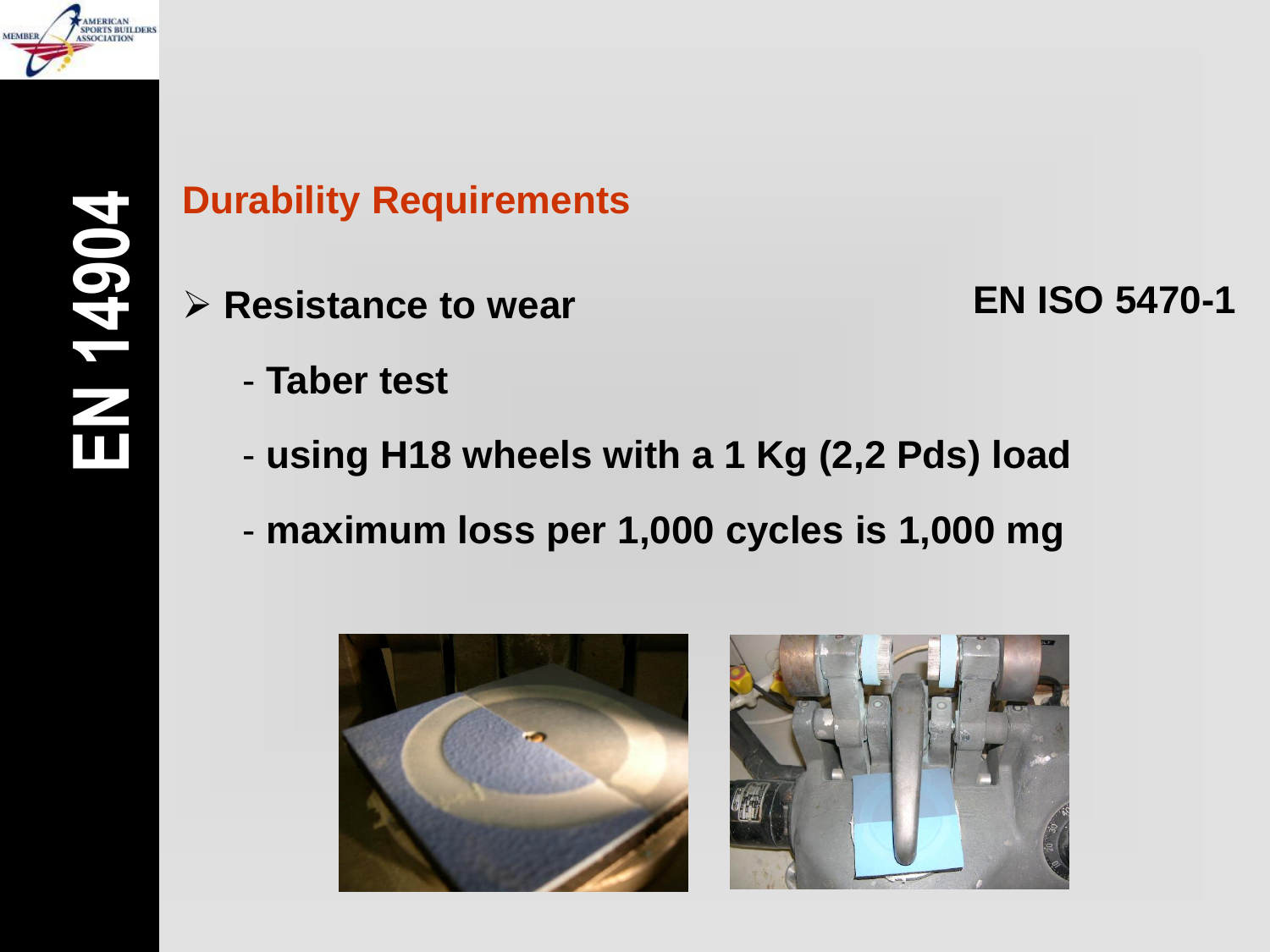

**Resistance to wear EN ISO 5470-1**

**Maintenance Coatings and Lacquers:**

- **Taber test using CS10 wheels with a 0,5 Kg** 
	- **(1,1 Pds) load**
- **maximum loss per 1,000 cycles is 80 mg**



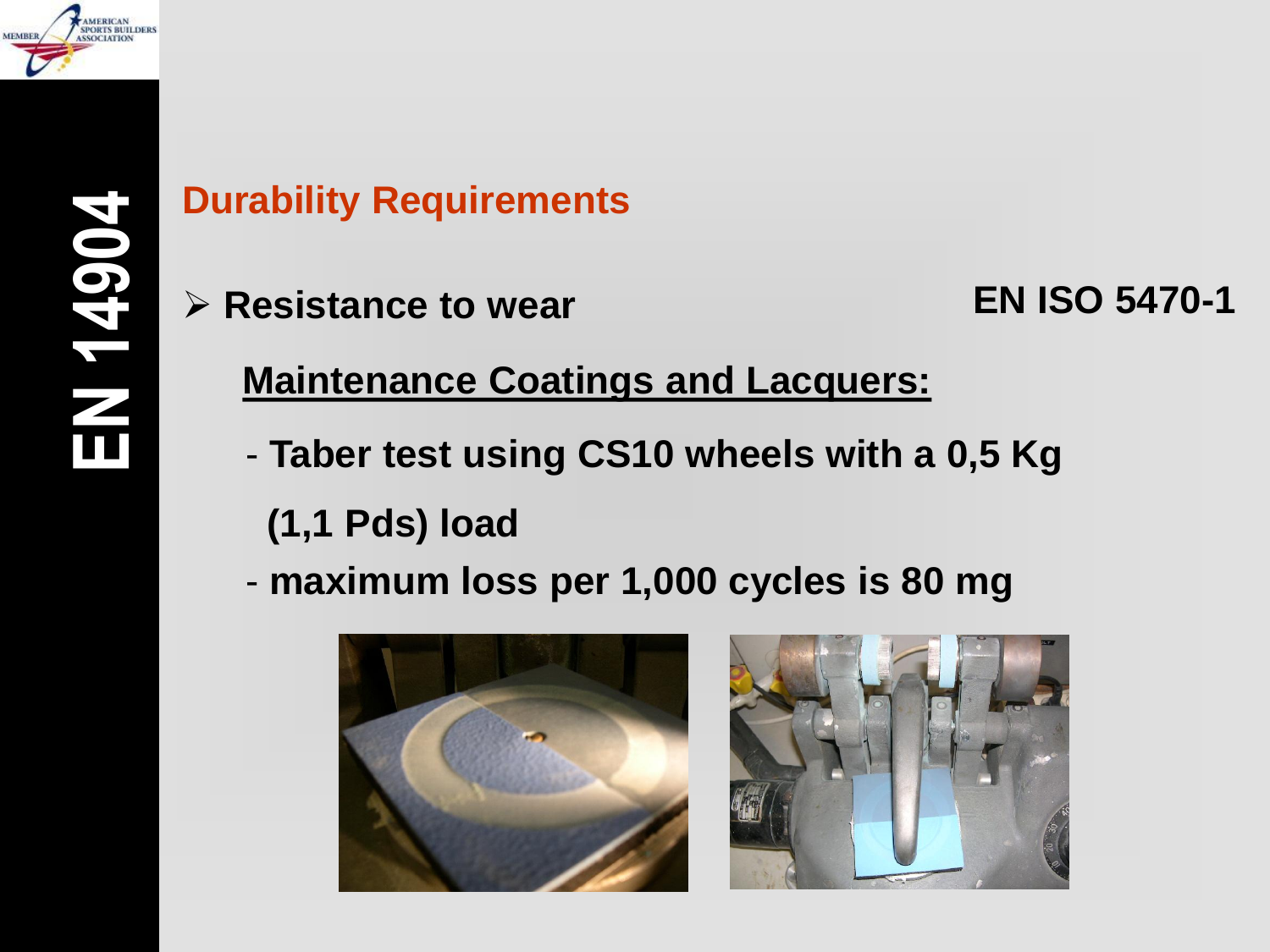

**Resistance to indentation EN 1516**

- **the mean indentation measured 5 min after removal of the load shall be reported and the mean residual indentation measured 24 h after removal of the load shall be ≤0,5 mm.**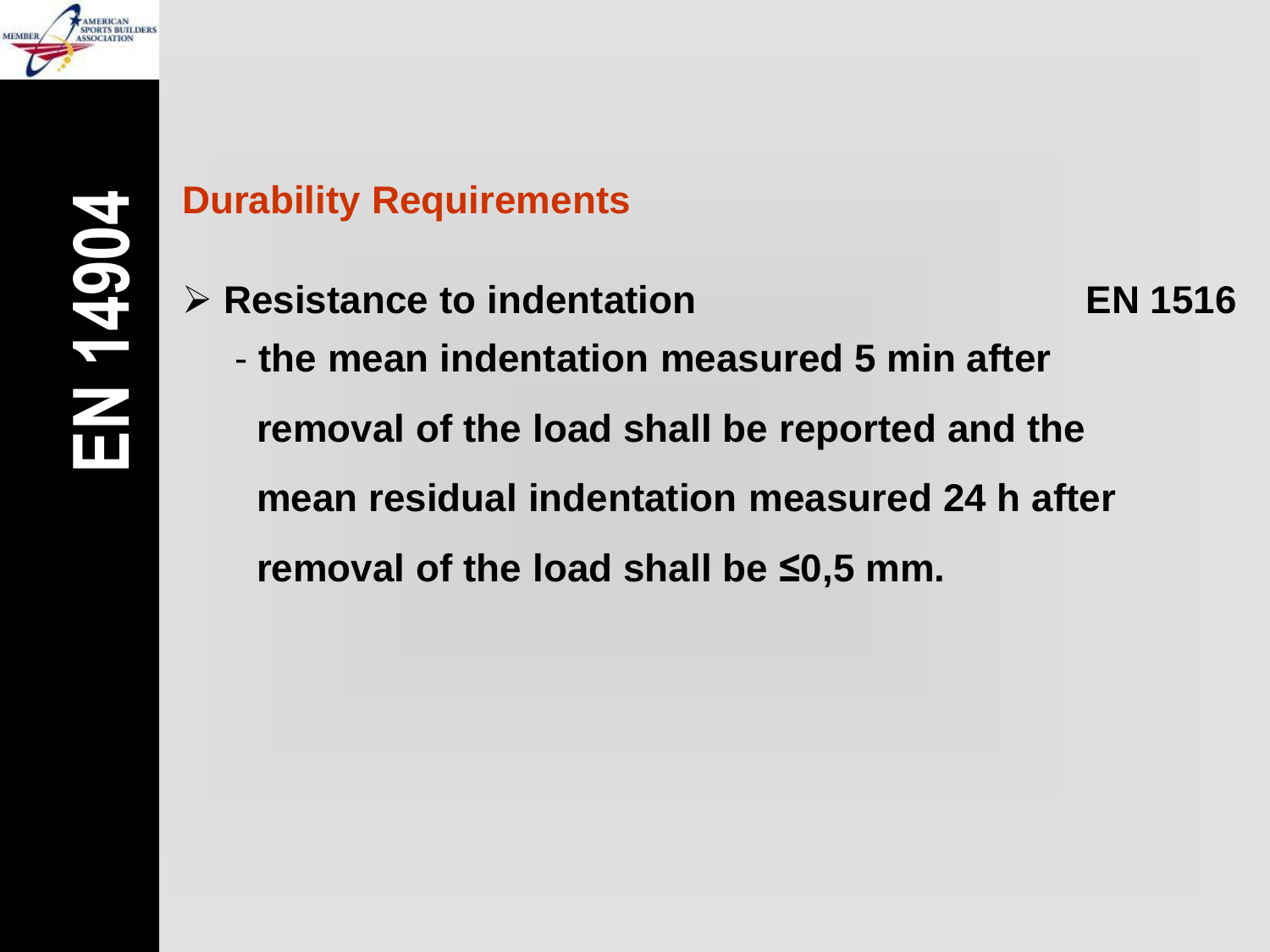

**EN 1517 EN 1517** 

- **- Conditions: 14 days at T = 50 +/- 1 °C (122 F)**  $Test T = 10 + (-1)$  °C (50 F) **Mass = 800 g (1.76 Pds)**
- **After testing no perceivable cracking, splitting, delamination or permanent indentation of the test piece**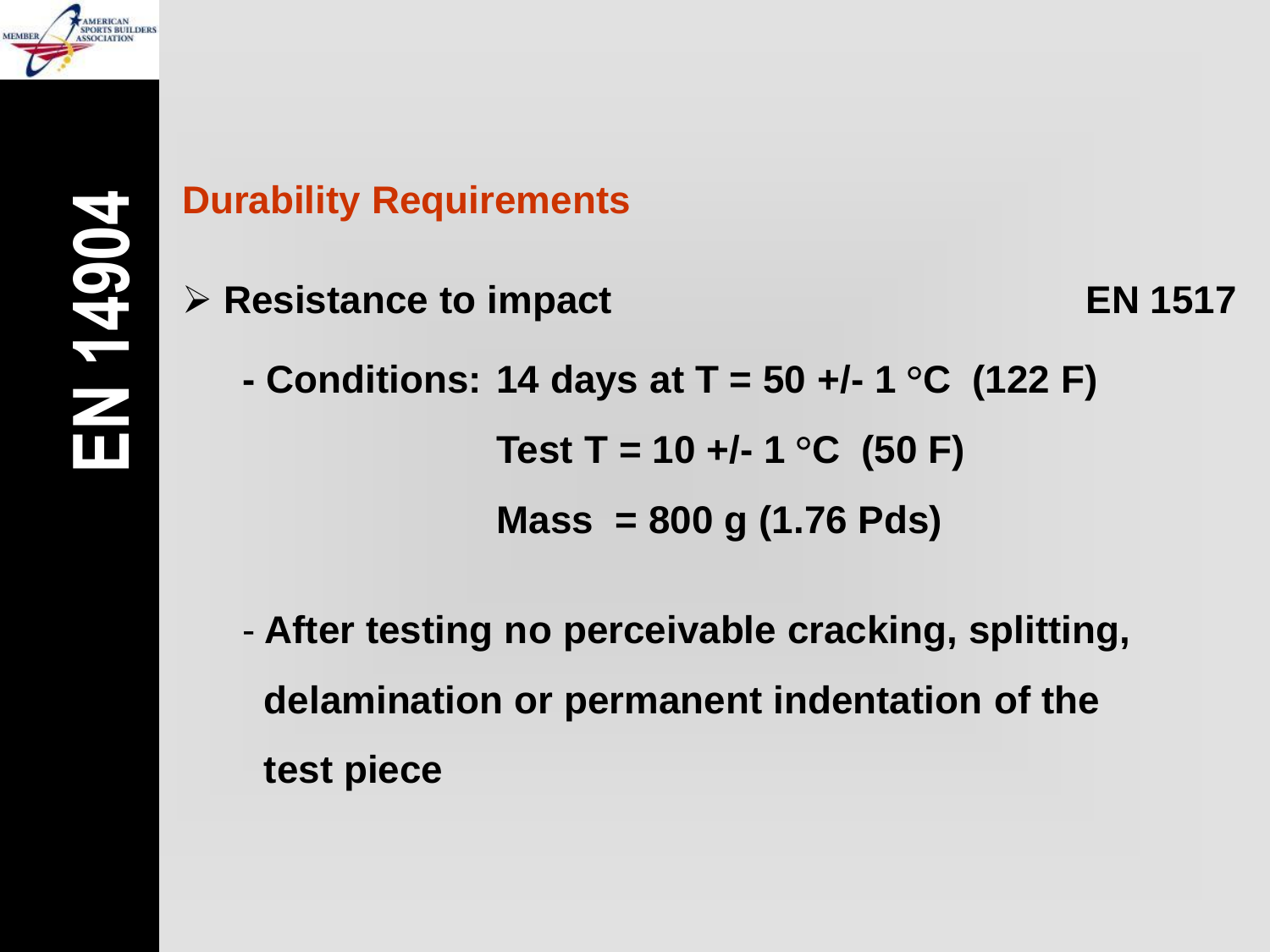

- **EXECUTE: Reaction to fire**
- **Formaldehyde emission**
- **Content of pentaclorophenol**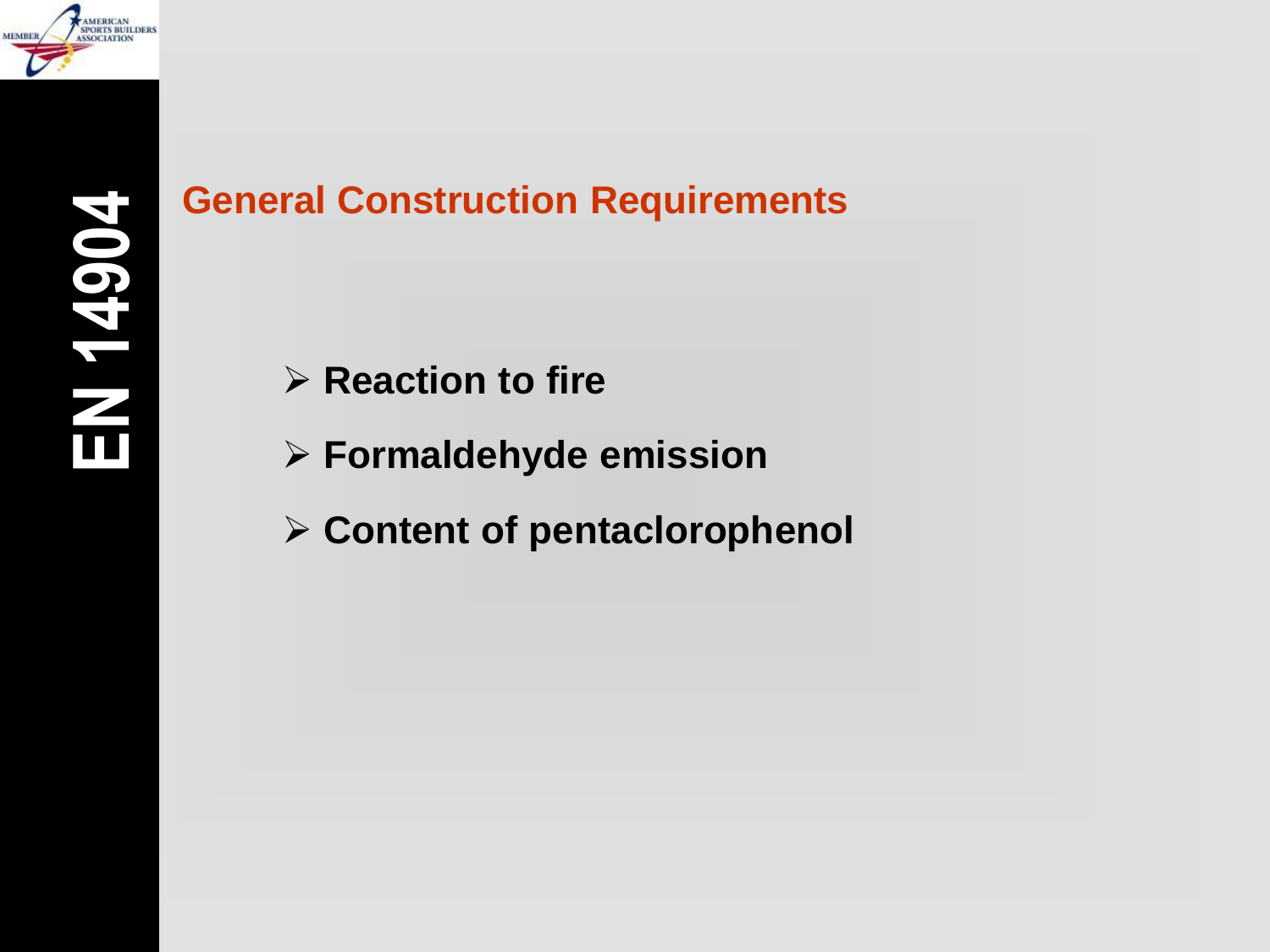

**Reaction to fire EN 13501-1**

- **2 Classifications:**
	- **- Construction products, excluding floorings**
	- **- Floorings (fl criteria)**
- **- Classification for flooring contains 6 Classes: Class Ffl up to Class Afl**
- -**Tests for Burning Behaviour (spread of flames) with radiant panel and for Ignitability**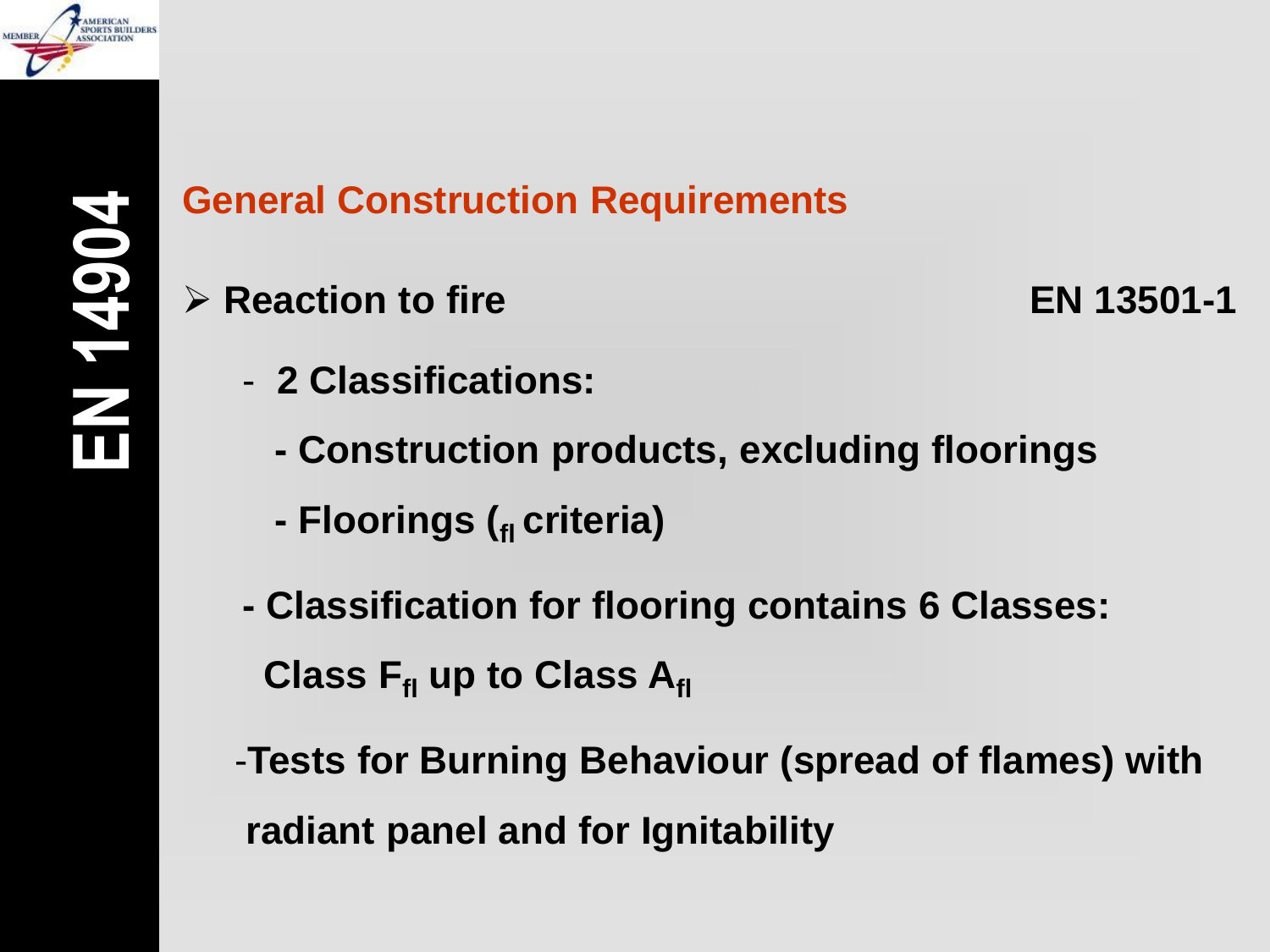

**Smoke production EN 13501-1**

- **- s1: Smoke ≤ 750% x minutes**
- **s2: Products not satisfying the class 1 criterion**
- **Classification required for all products that claim** reaction to fire in class D<sub>fl</sub>, C<sub>fl</sub>, B<sub>fl</sub> or A2<sub>fl</sub>.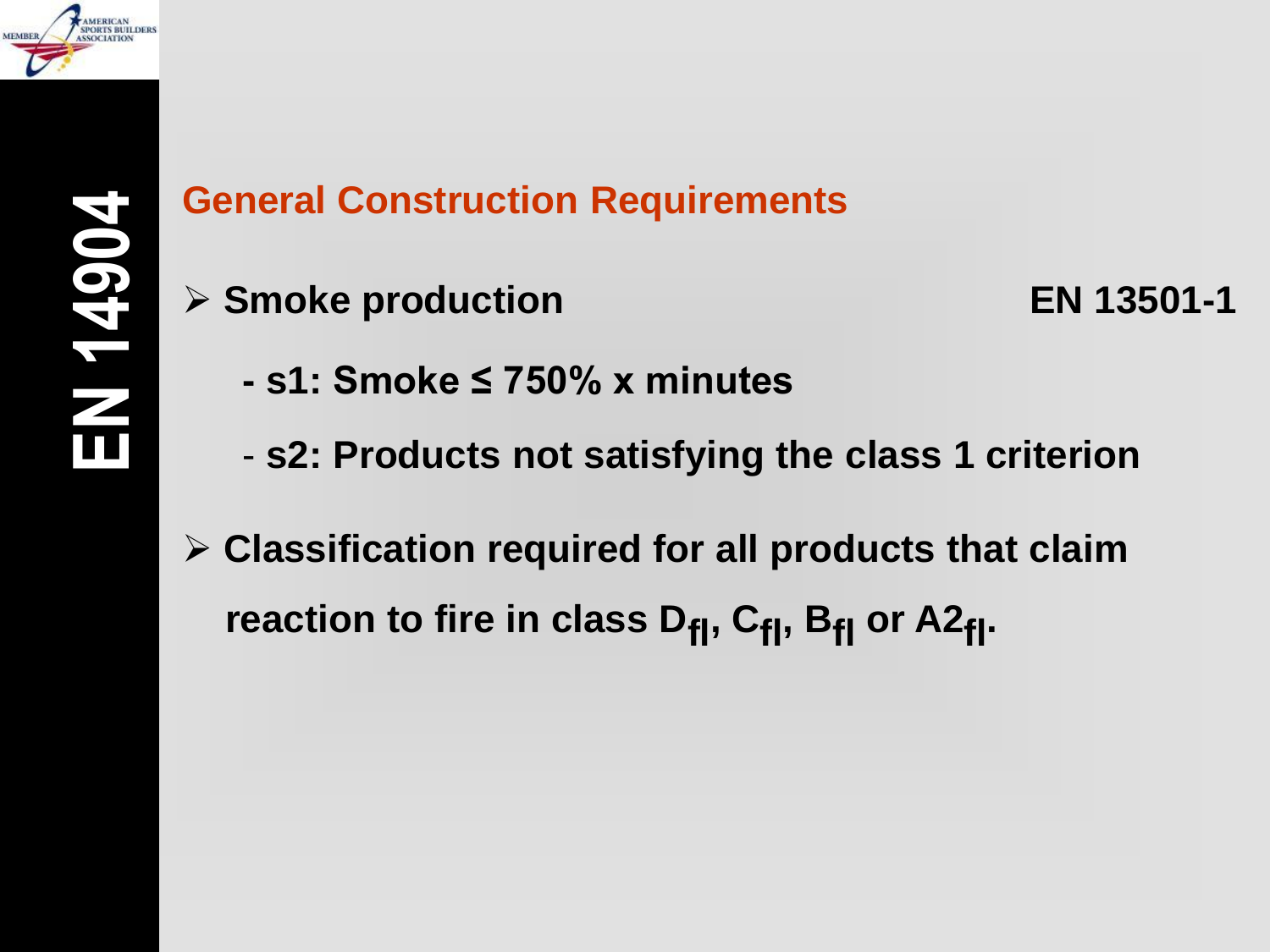

**Formaldehyde emission EN 717**

- **- 2 classifications: E1 and E2**
- **If no formaldehyde-containing materials are added during production or post-production processing: Class E1.**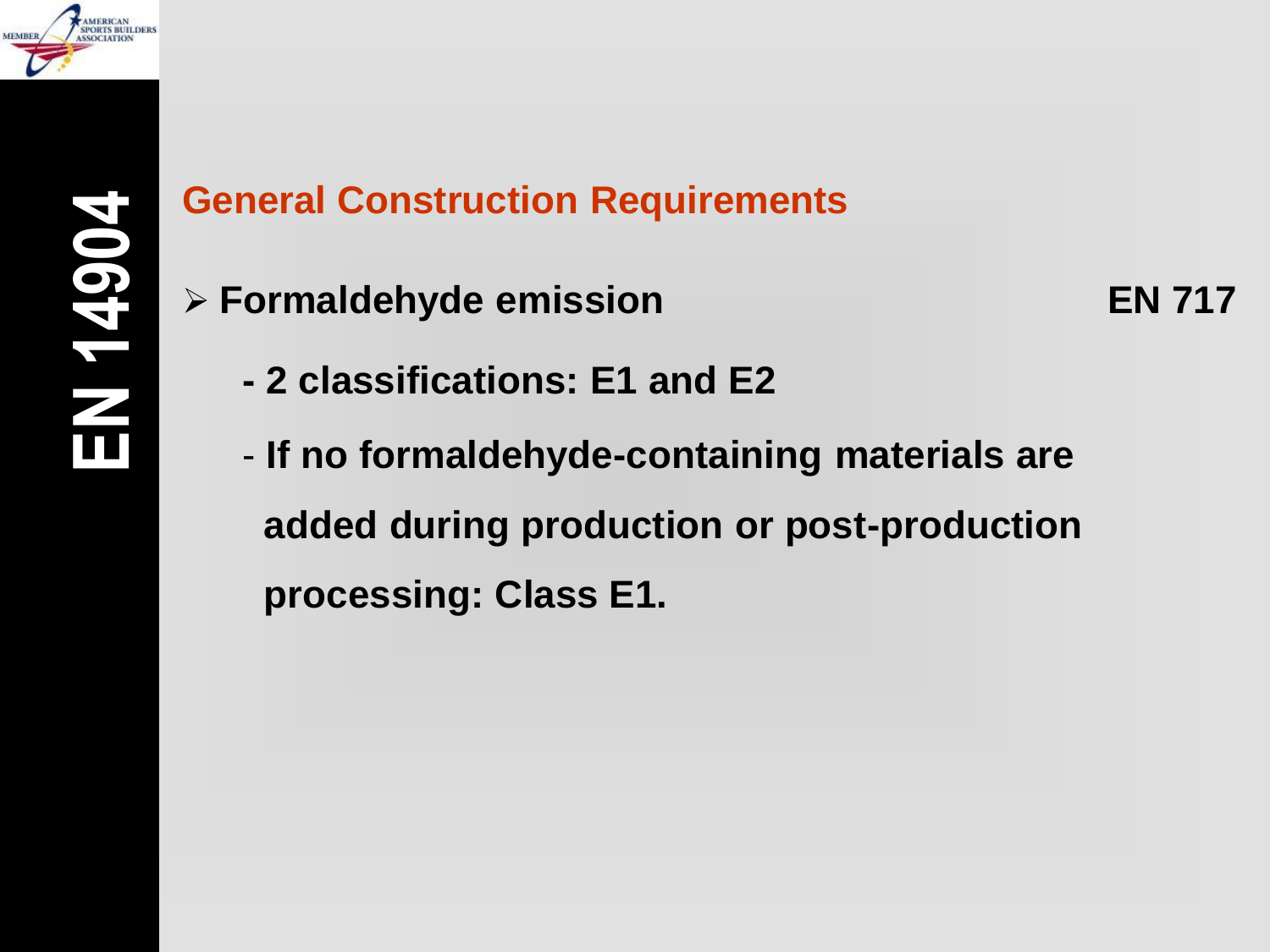

- **Content pentachlorophenol (PCP)**
	- **Sports floor coverings shall not contain pentachlorophenol or a derivative thereof as a component in the production process of the product or of its raw materials.**
	- **In cases where verification is required, if the content is less than 0,1% by mass this requirement shall be considered to be met.**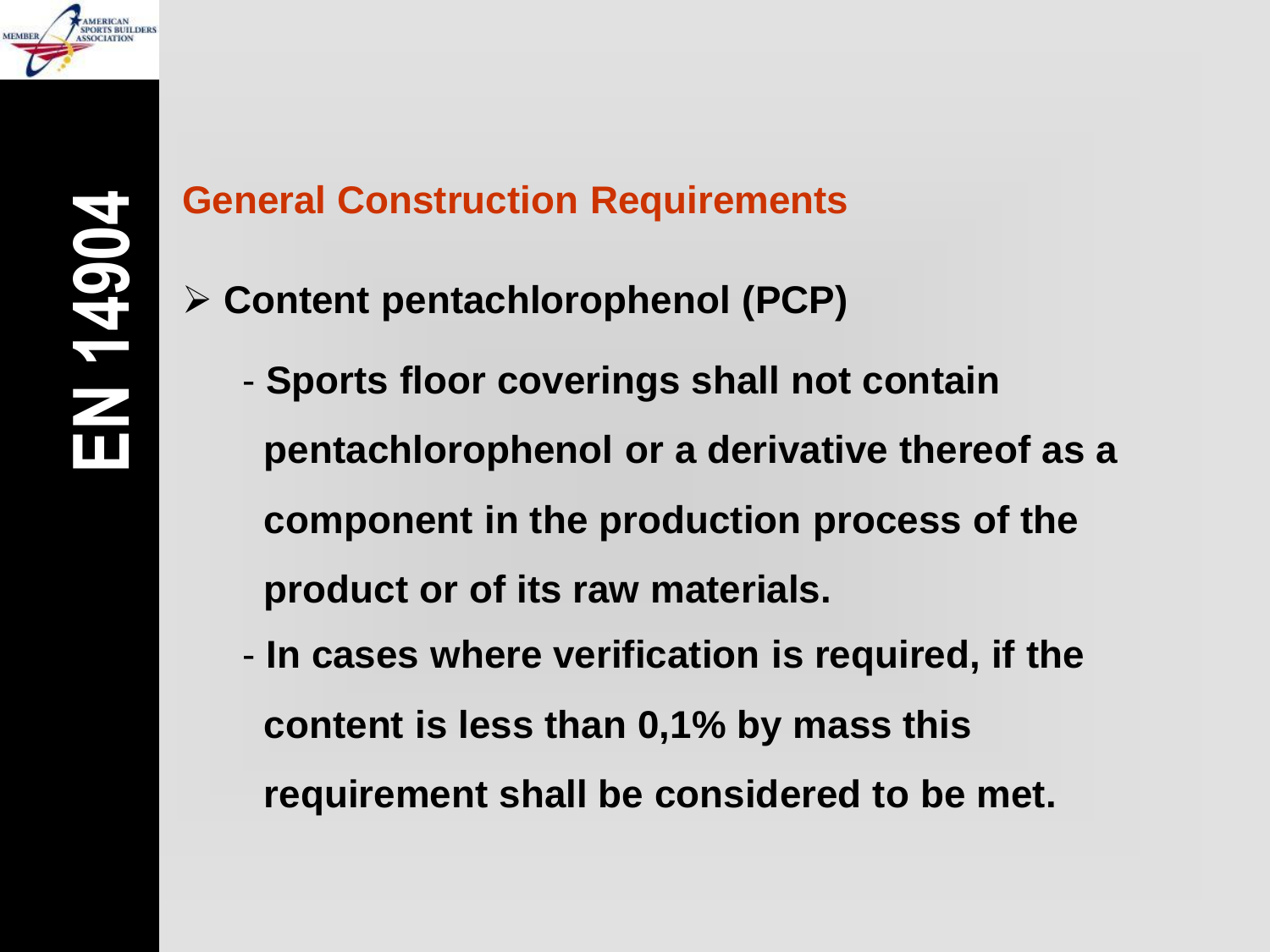

EN 1490

# **Conformity**

**The conformity of a sports floor covering with the requirements of this European Standard (including classes) shall be demonstrated by:**

- **- initial type testing**
- **- factory production control (FPC)**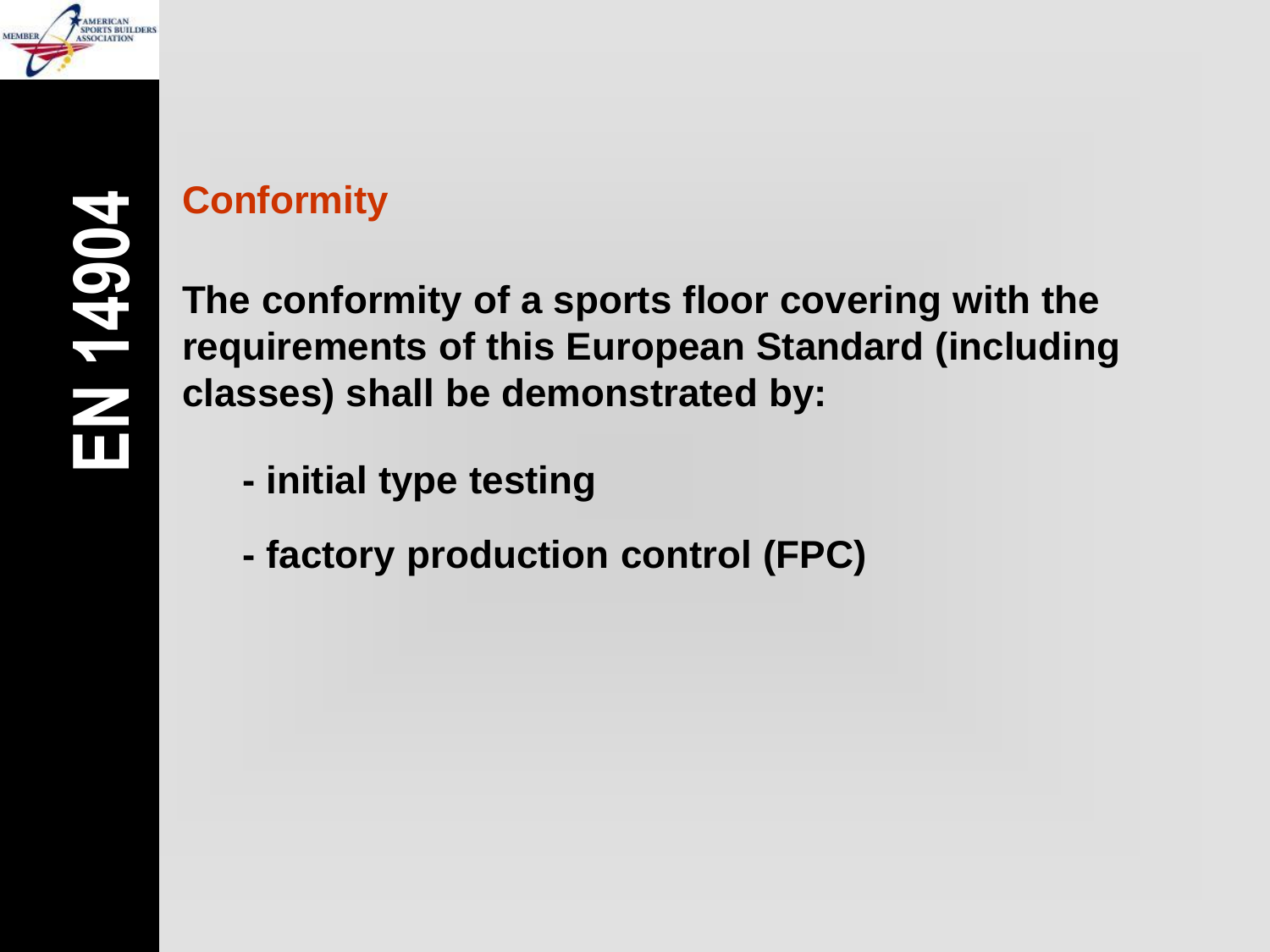

# **Conformity**

- **Factory Production Control (FPC)**
	- **- control of raw material**
	- **- process control**
	- **- calibration plan**
	- **- testing of finished products**
	- **- traceability**

**A manufacturer applying EN ISO 9001:2000 made specific to the requirements of this standard is deemed to satisfy the FPC requirements.**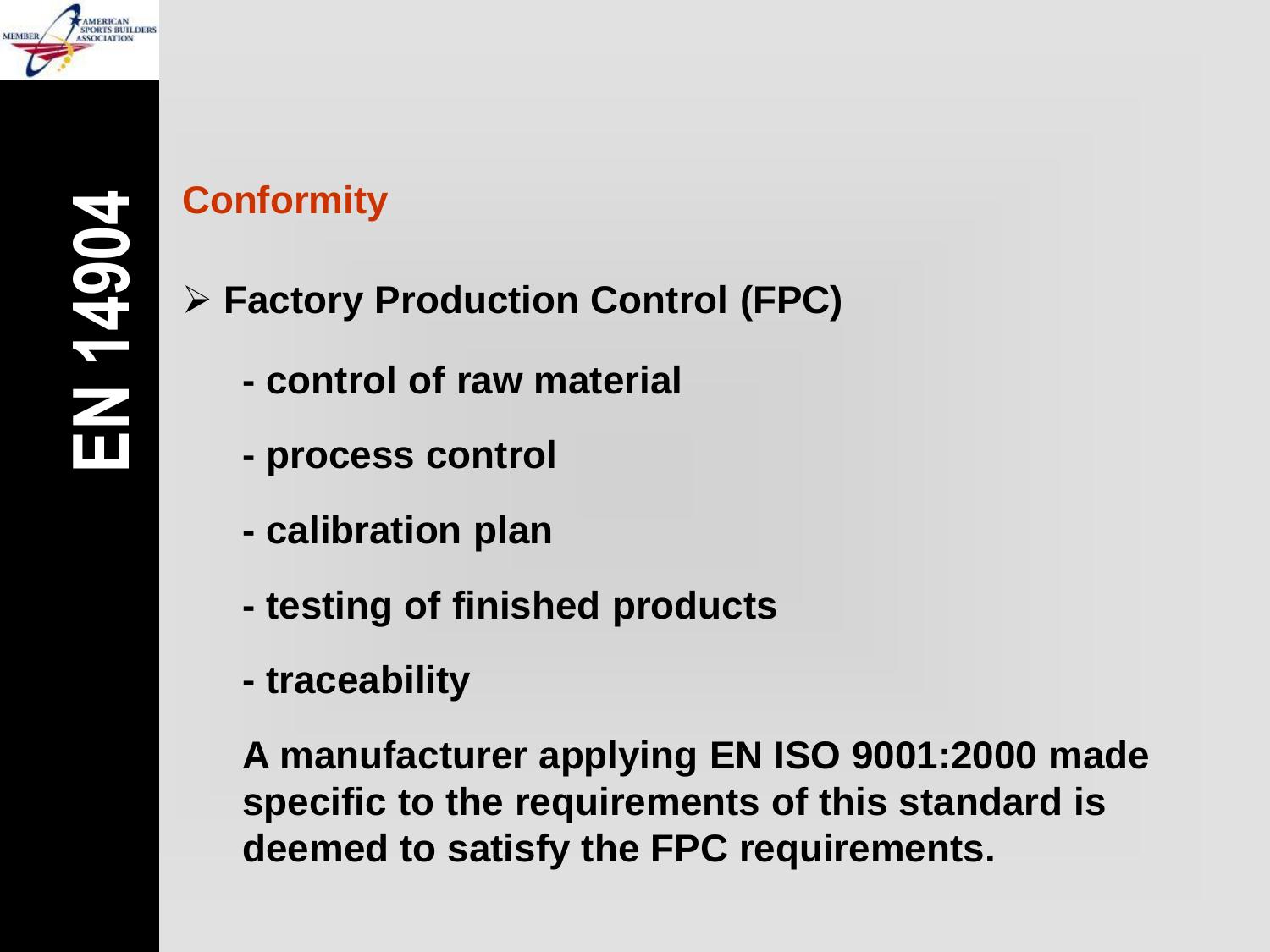

# **CE Marking and Labelling**

- **Marking products conform European Standard**
	- **number and year of the European Standard (EN 14904:2006)**
	- **- manufacturer's or supplier's indentification**
	- **- product name and batch number**

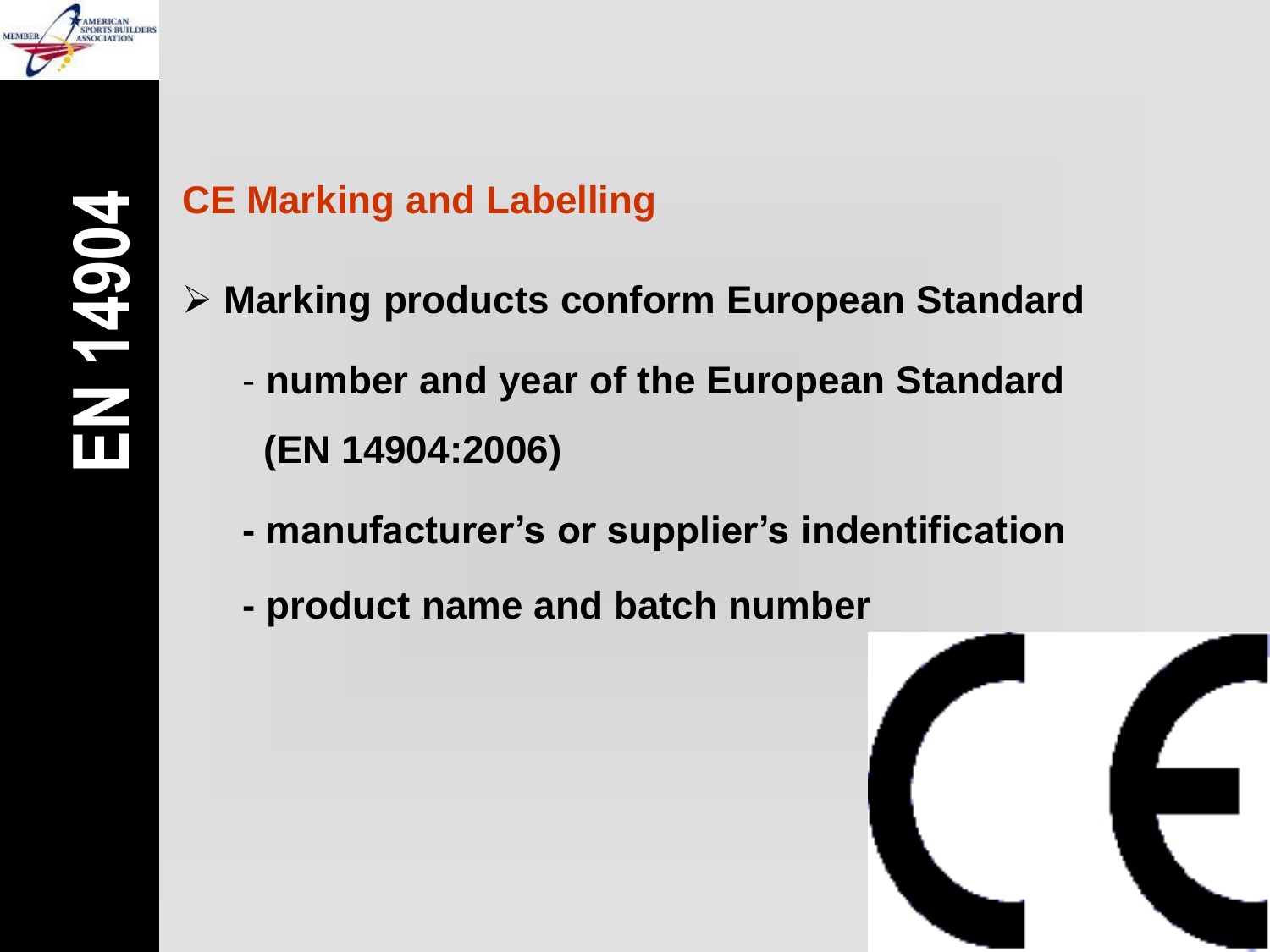

- **National standards will have to be replaced by the EN 14904 now it is officially published.**
- **EN 14904 is officially published in April 2006**
- **English version available through BSI www.bsi-global.com**
	- **cservices@bsi-global.com**
	- **+44 20 8996 9000**

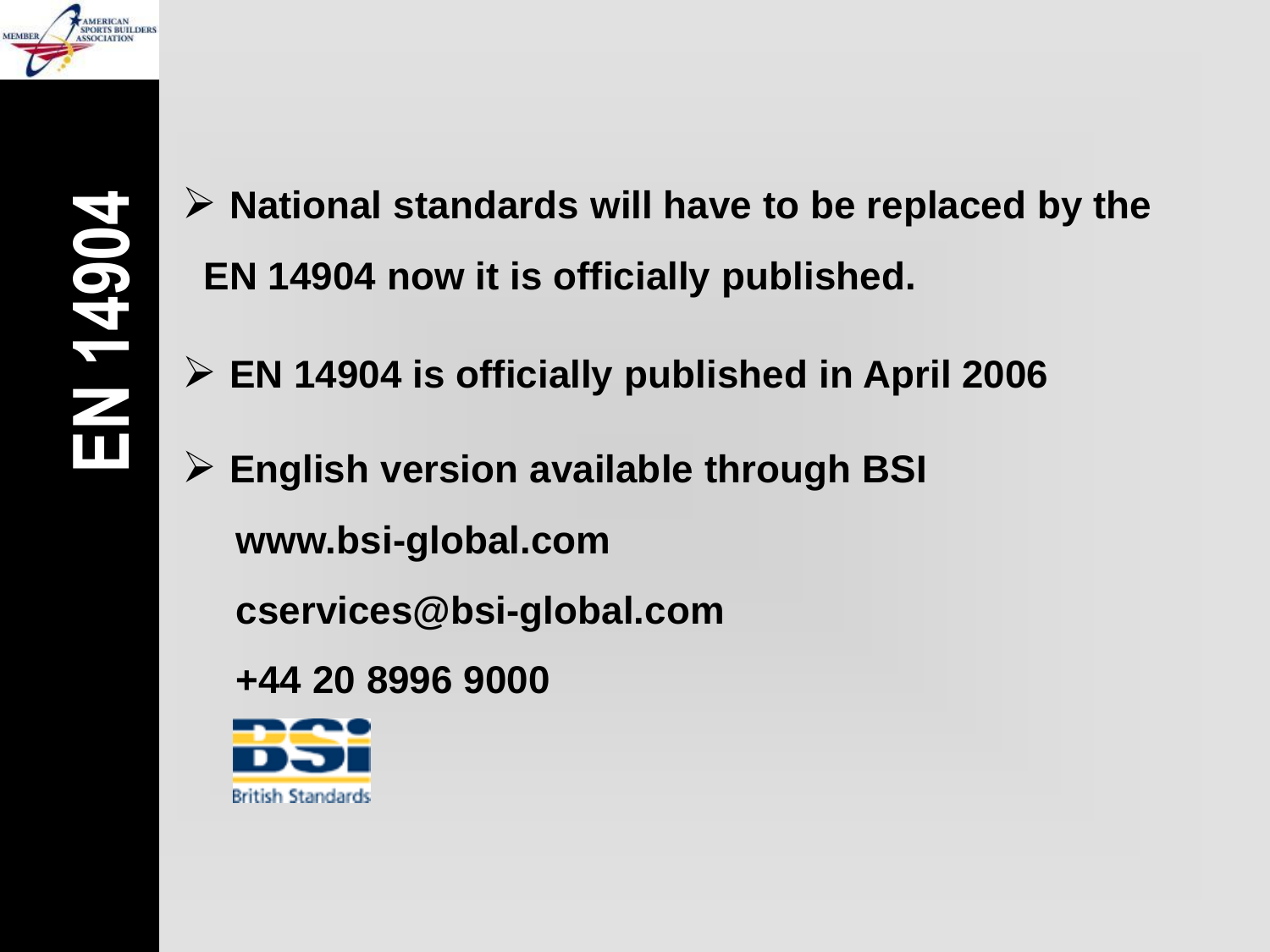

 **National requirements have to be within EN 14904 range if the topic is addressed in the EN standard. Different countries can use different requirements within the range.**

 **Individual countries can enforce additional requirements for topics not covered by the standard.**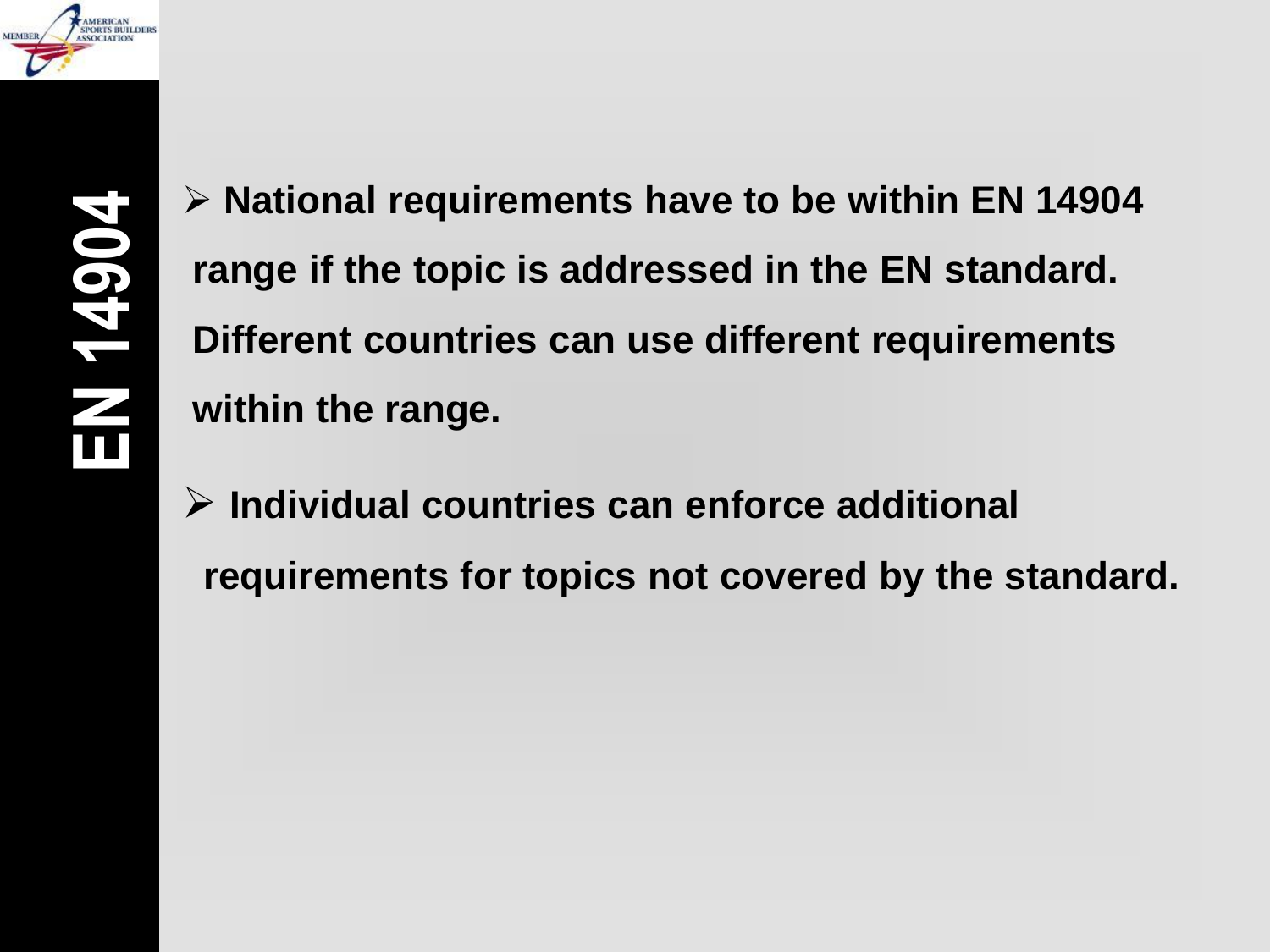

- **Individual buyers can specify required minimum performance levels within the range.**
- **Non compliance with the standard is only allowed if enforced by national legislation.**
- **Individual buyers can ask for additional certification, e.g. Sports Governing Bodies (FIBA, IHF, etc) or National Institutions (Marque NF, ISA Keur, DIN / RAL Guteüberwachung, etc.)**